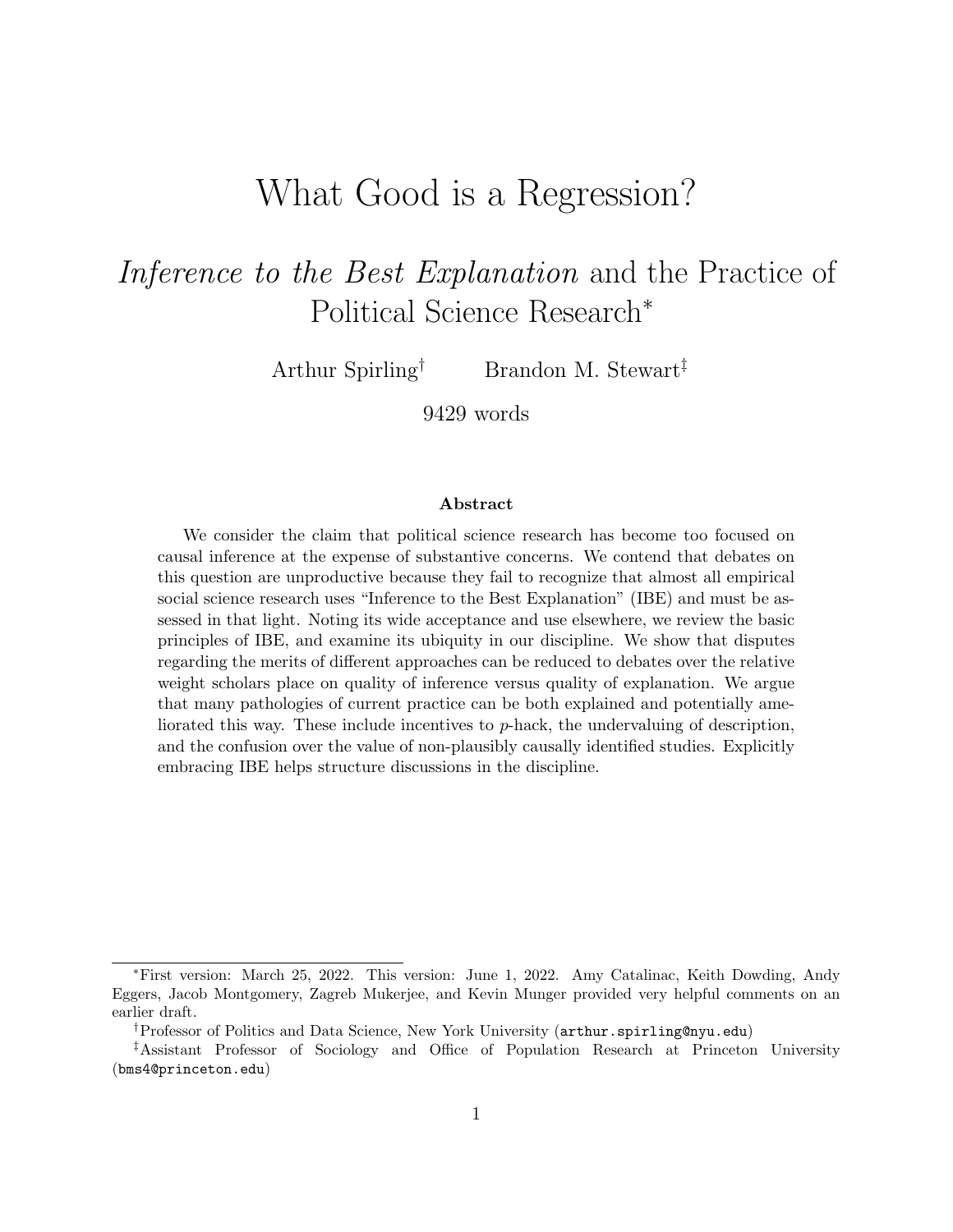## 1 Introduction

The use of regression is ubiquitous in social science research. Despite this dominant status or perhaps because of it—what one can learn from a given regression has become increasingly contested. This is partly a question of whether a given association can be plausibly claimed to be causal (e.g. Samii, 2016), but it is much broader than that. It includes the appropriate role that regression might play in suggesting explanations (e.g. Huber, 2013), and in testing them (e.g. Ashworth, Berry and Bueno de Mesquita, 2021). This paper provides a framework for understanding, and potentially resolving, the differences implied by these seemingly opposed positions. That framework, known as "abductive inference" in general, and "Inference to the Best Explanation" (IBE) in particular, is by no means novel to us (it has been known at least since Peirce, 1878). But we believe it is almost entirely unknown to scholars in the discipline (though see Dowding and Miller, 2019; Tavory and Timmermans, 2014). This is surprising because, as we will argue, almost all published work is doing some version of the IBE process—including qualitative studies. This matters: it means that much of the controversy around the use of regression, and indeed quantitative work more generally, is missing an interrogation of the underlying inferential framework on which the work is built. In particular, our contention is that in making their claims and counter-claims, researchers are in fact advocating for the importance of different elements of the same mode of inference. With this is mind, they have much more in common than they initially realize. In short then, the answer to "what good is a regression?" depends on what element of that inferential framework you value most. And while there may be good reasons to value some particular element more than others, researchers should make that case explicitly when critiquing other approaches. To be clear: our argument is not that scholars should do IBE; it is that they are already doing IBE, and so should be aware of what that means for their work.

Inference to the Best Explanation (IBE)—a phrase coined in Harman (1965)—is a mode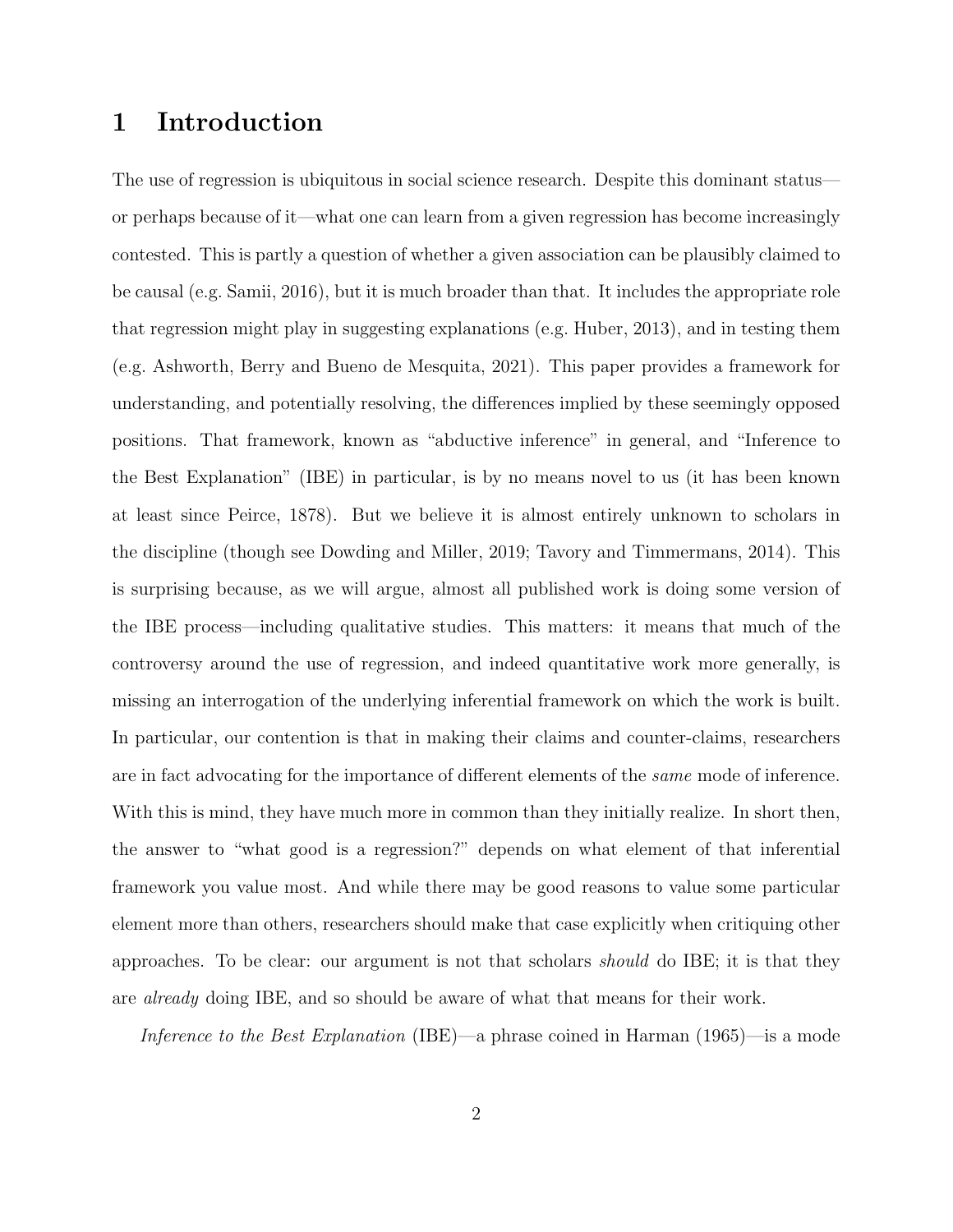of inference that describes everyday reasoning. Given a set of facts, we infer that from a set of possible explanations, the one that 'best' explains the evidence is the one most likely to be true. The best explanation might be one that is simpler, more complete, or possessing some other desirable property. IBE is a form of 'abductive inference" inference (sometimes "abduction"), in that it involves a non-deterministic link between observation and conclusion, via a (typically causal) story that explains the outcomes we saw. Unlike deductive inference, the conclusions are not direct, logical consequences of a set of premises. We are most confident in IBE when the candidate set of explanations are ex ante plausible and the evidence discriminates well between them. Because we cannot do deduction except in special cases such as formal theory<sup>1</sup>, and inductive reasoning (strictly defined) is rare, IBE is essentially how arguments always proceed. Social scientists will recognize it most clearly in work where authors lay out multiple theories (explanations) and adjudicate between with them with a variety of regression-based tests (facts/evidence). This is not just a difference of terminology: IBE emphasizes that the candidate explanations have as important a role in the credibility of the inference as the evidence.<sup>2</sup> Thus, credible estimation of a descriptive fact or causal query is only one piece of the larger inferential framework. Any one fact is consistent with countless possible stories, so we are always—even if only implicitly adjudicating between competing explanations.

We use 'regression' as a catch-all for any parametric or non-parametric model in which there is an outcome (dependent variable) that is a function of at least one predictor (independent variable). Typically, we are using it to characterize a property of the conditional distribution of the outcome given the predictors; it tells us how the outcome will change as we vary a particular input. This includes linear regression as a special case, but also subsumes generalized linear models, and various techniques traditionally deemed part of

<sup>1</sup>We can make a deductive inference about a property of the model but still need IBE to connect to real-world behavior.

<sup>&</sup>lt;sup>2</sup>See e.g. Gelman and Imbens (2013, 3) for a related discussion on when patterns "need an explanation."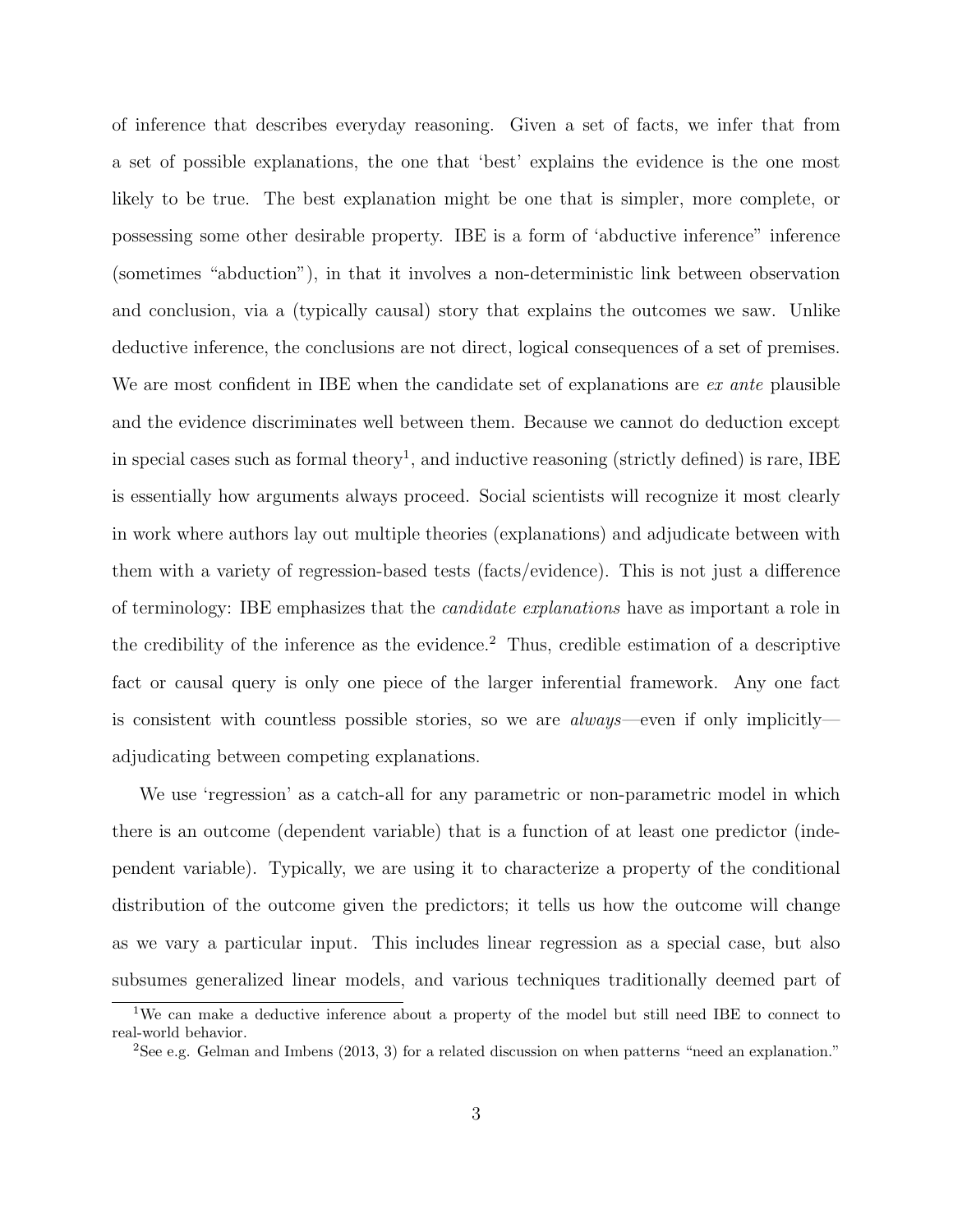"machine learning" (e.g. random forests).<sup>3</sup>

This paper begins by reviewing the place of regression in the discipline. In Section 3 we then provide a definition of IBE before showing how it is used (knowingly or not) in the theory and practice of social science research. In Section 4 we explain why understanding current practice as IBE matters. We are explicit in terms of implications for research. In our view, many common concerns, including the danger of HARKing (Kerr, 1998) and phacking (Franco, Malhotra and Simonovits, 2014), and the relative importance of description (Gerring, 2012; Munger, Guess and Hargittai, 2021), should be understood as differences of opinion about what part of IBE is most important. We make no claims that acknowledging the role of IBE will solve all problems, and we are explicit in that section about currently open issues. We conclude in Section 5.

# 2 The State We are In: Current Methodological Debates in Political Science

Consider a common scenario. An author presents a regression table and discusses the "effects" of a given (independent) variable on an outcome of interest. The data is observational, meaning that assignment to treatment and control is not within the power of the researcher. From a causal inference perspective, one of the variables is a treatment (in the sense of e.g. Gelman and Hill, 2006), but the author does not necessarily use that term. In addition, the author controls for (conditions on) various other variables in the regression, but does not provide particularly clear assertions about the nature of the assumed confounding, any potential post-treatment bias, the plausibility of conditional ignorability in this case, or the implied Directed Acyclic Graph (in the sense of Keele, Stevenson and Elwert, 2020). Over

<sup>3</sup>See e.g. Aronow and Miller (2019) for a textbook account of linear regression as an approximation of an unknown conditional expectation function.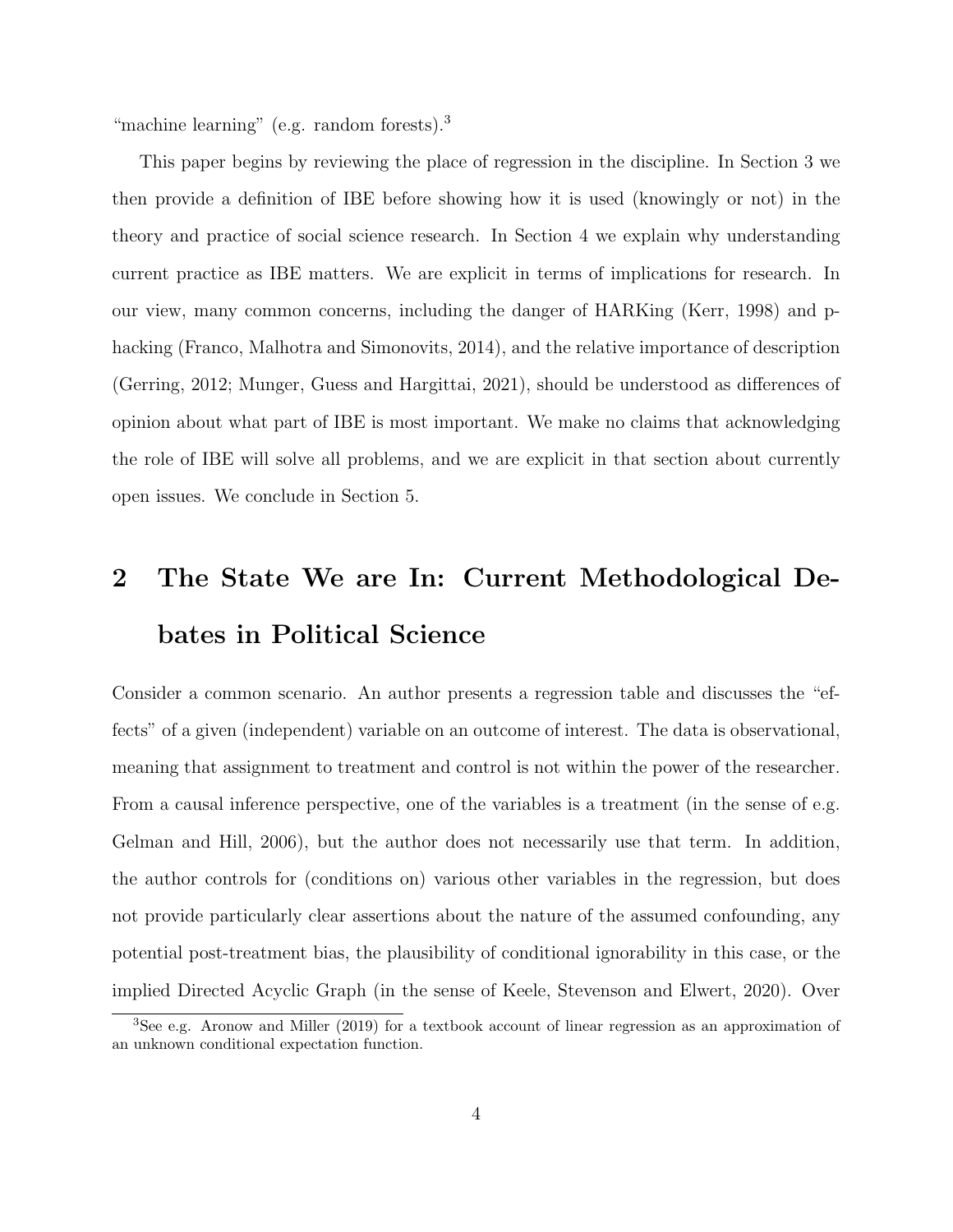various specifications, the relationship between the treatment and the outcome is consistent, insofar as the sign and direction of a coefficient (or computed quantity such as a risk ratio) remains similar across the model specifications. Put crudely: what is this regression good for, and how might we assess its merits? How might we judge the worth of this regression (or these regressions) relative to one where, conditioned on confounders, the treatment is plausibly as-if randomized to units? Suppose in addition, that in this latter case only one potential explanation for the data-generating process is offered. Finally, assume that prediction (in the sense of Cranmer and Desmarais, 2017) is not the goal. These abstractions are perhaps extreme, but capture the spirit of many examples in modern published works.

In a thin sense, there is no dispute about what a regression does in either case: it approximates a conditional expectation function.<sup>4</sup> But when, and in what ways, that conditional expectation function is useful is the subject of considerable debate. This is not simply a matter of disagreement over what assumptions are plausible when; it is, in practice, a question of competing visions about what the work of the discipline should be and where effort is most profitably applied.

Although a relatively recent development in the history of social science, the "credibility revolution" (Angrist and Pischke, 2010) is a natural place to begin this discussion. The central idea here is that making causal statements is difficult with observational data, and can only be done in a more limited set of circumstances than may be initially realized. Indeed, per Samii (2016) (see also e.g. Gelman and Hill, 2006; Gerber et al., 2014; Keele, Stevenson and Elwert, 2020), regressions without thought about these issues may be actively misleading. Consequently, scholars must search for a "strong design" in order to make

<sup>&</sup>lt;sup>4</sup>Claims regarding regressions in published work often revolve around the fact that a coefficient is stable across specifications. It is worth articulating what this means. Consider a binary treatment variable. The coefficient in the table is the parametric approximation of the difference in means between the treated and untreated averaged over the strata defined by the other covariates. The stability of the coefficient implies that (given the model approximation) this difference remains approximately the same as we change the subgroups over the different models in the table.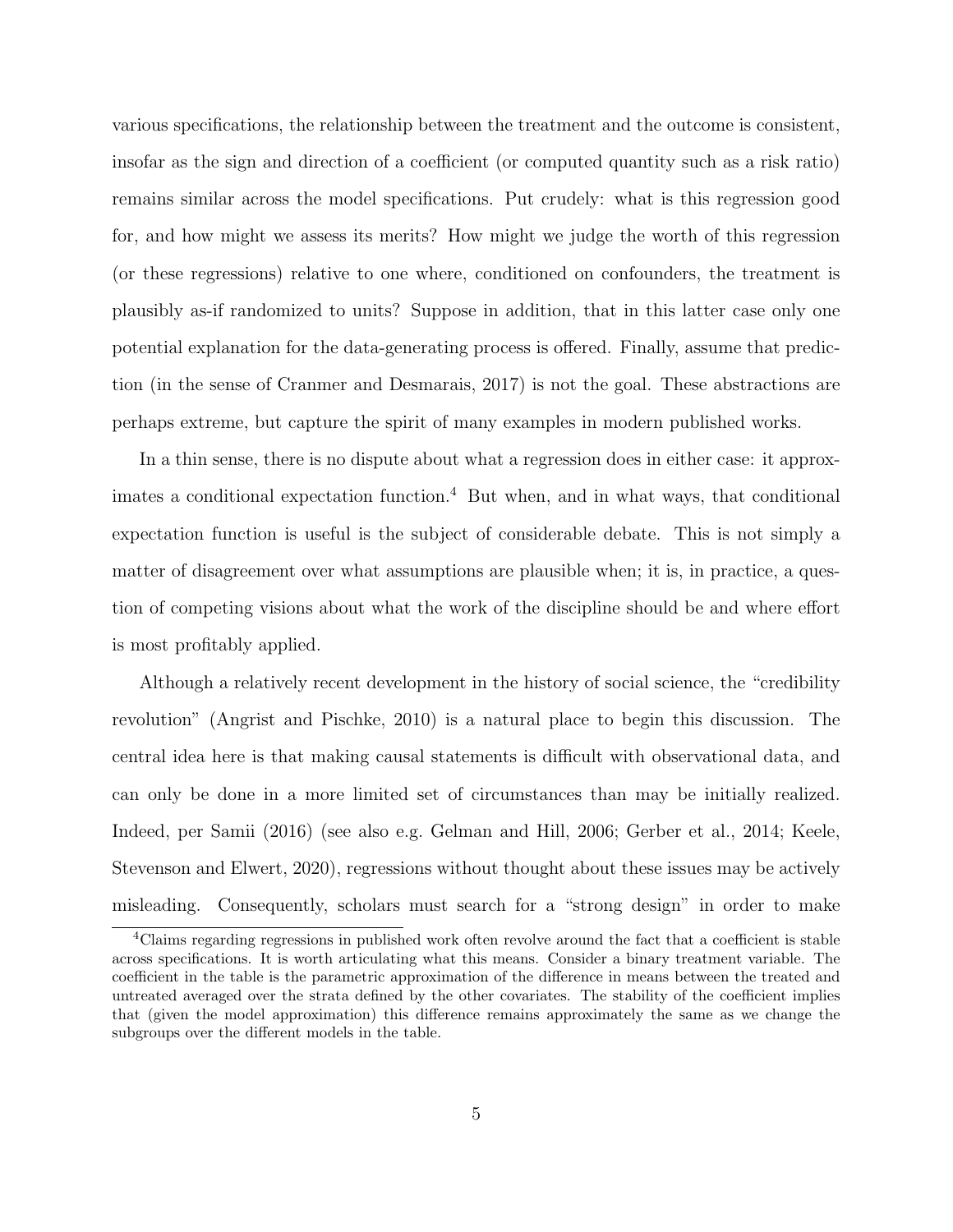"persuasive" causal claims (Sekhon, 2009, 503). This is hard to achieve even in seemingly propitious circumstances where, for example, treatment and control may be randomized but the groups thus created are not comparable (e.g. Sekhon and Titiunik, 2012). While the technical claims of these scholars are not in doubt, there has been much disagreement about what the credibility revolution means, or should mean, for the focus of political science research in general.

Some scholars, like Huber (2013) (see also Huber 2017, Ch 6; Clark and Golder 2015; Binder 2020), argue that the turn to causal inference designs is potentially troubling. The first reason for this is that many substantively interesting phenomena do not naturally lend themselves to such work (because e.g. the treatment cannot be plausibly randomized), and thus we see less effort to study such questions. The second reason is that focussing on identification opportunities crowds out theory development: the claim is that traditional (not plausibly causal) regression designs help us refine our understanding of relationships in observational data. In the context of randomized controlled trials (RCT), Deaton and Cartwright (2018) make an allied argument. That is, the results of (necessarily) specific RCTs cannot be easily extrapolated to broader questions of interest in a field. By contrast, scholars like Samii (2016) contend that these fears are somewhere between overblown and exactly wrong. More specifically, we should avoid using traditional designs that generate "pseudo-general pseudo-facts" (Samii, 2016, 1). And such entities are a bad basis for either trying to understand phenomena or building theories about them. Thus, to the extent that the credibility revolution has changed practices, it has done so in a way that moves authors away from actively misleading themselves from their results. A related but distinct concern comes from those who contend that causal empiricists and formal theorists are not communicating with each other—they are "pulling apart", when they should be cooperating (Ashworth, Berry and Bueno de Mesquita, 2021).

For others, the priority is not producing causal claims (of whatever plausibility), but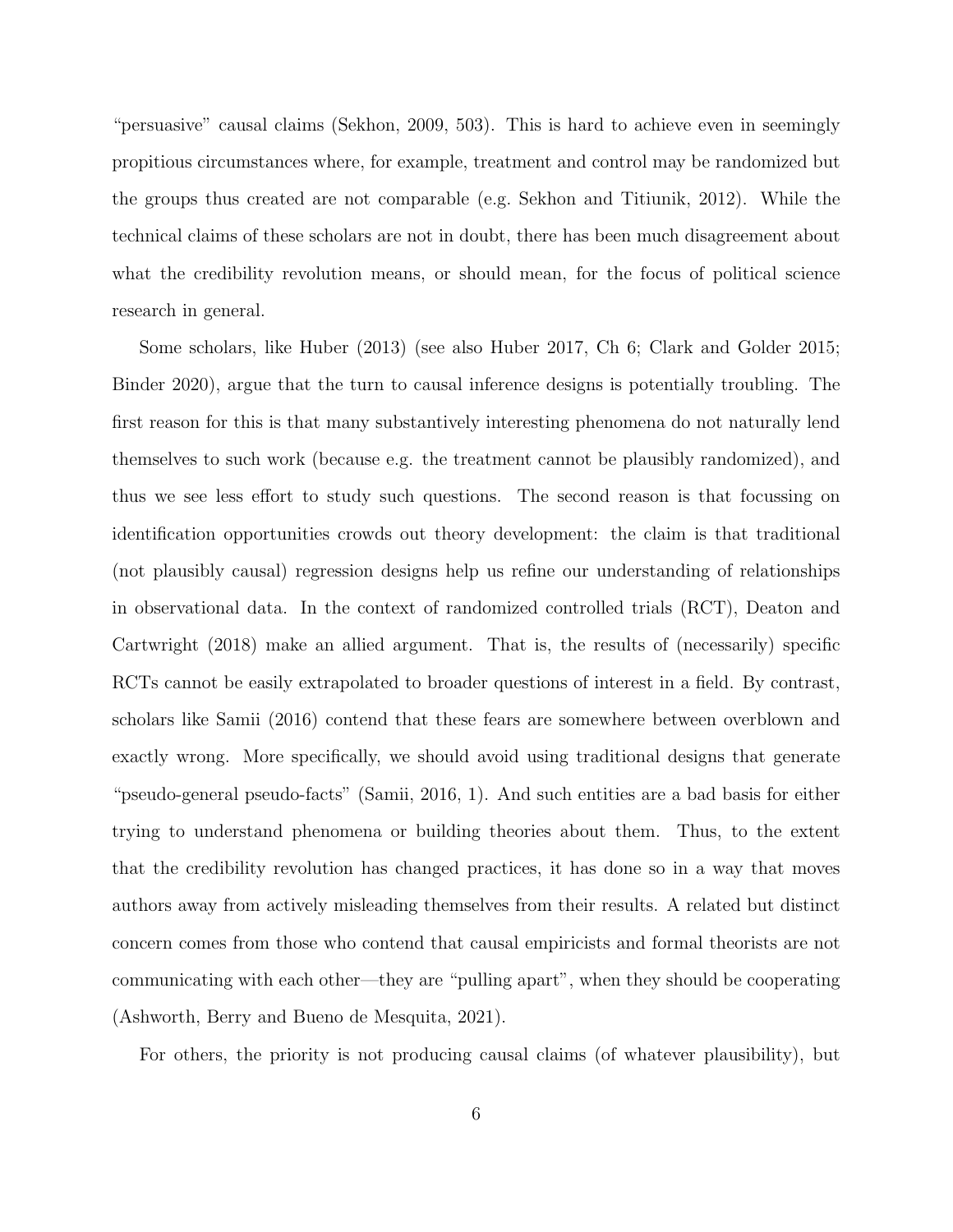description. Thus we see work by Gerring (2012) that emphasizes the importance of the descriptive task per se and independent of theory-testing. Indeed, scholars have proposed entire journals to help counter the fact that "[c]ausal research that asks the question  $why$ has largely taken the place of descriptive research that asks the question what" (Munger, Guess and Hargittai, 2021, 3, emphasis as original). Here then, regressions are informative about the state of the world in terms of associations—nothing more and nothing less. Partly in an attempt to connect this associational logic to the goal of inference, researchers have recently argued that flexible machine learning approaches—capable of including non-linear interactions—ought to be more broadly deployed for political science tasks (e.g. Montgomery and Olivella, 2018). Whatever the estimation approach, the fundamental challenge is that the associations are conditional on many variables. But this can make interpreting them—in terms of an all-else equal logic—difficult (Ashworth, Berry and Bueno de Mesquita, 2021).

Whatever one's priority for the purpose of regressions, there has been increasing agreement on what their properties ought to be. In particular, the importance of replication and robustness in results. At one level, the concerns regard the potentially malign motivations of researchers to "p-hack" or else leave insignificant results in the "file-drawer" (e.g. Franco, Malhotra and Simonovits, 2014); for others, there are broader issues of "forking paths" wherein researchers make ad-hoc but crucial decisions about data and estimation Gelman and Loken (2014). Scholars have proposed various solutions, from "multiverse analysis" of all possible choices (Steegen et al., 2016) to more focused efforts at assessing sensitivity (e.g. Imai and Yamamoto, 2010; Blackwell, 2014; Cinelli and Hazlett, 2020). Related in spirit, but different in practice, other authors have suggested methods for incorporating distributional assumptions about bias (as in, the difference between an estimated coefficient and the 'true' causal effect) into more nuanced interpretations of regression results (Little and Pepinsky, 2021).

Of course, the logic thus far assumes that authors are sufficiently clear about what they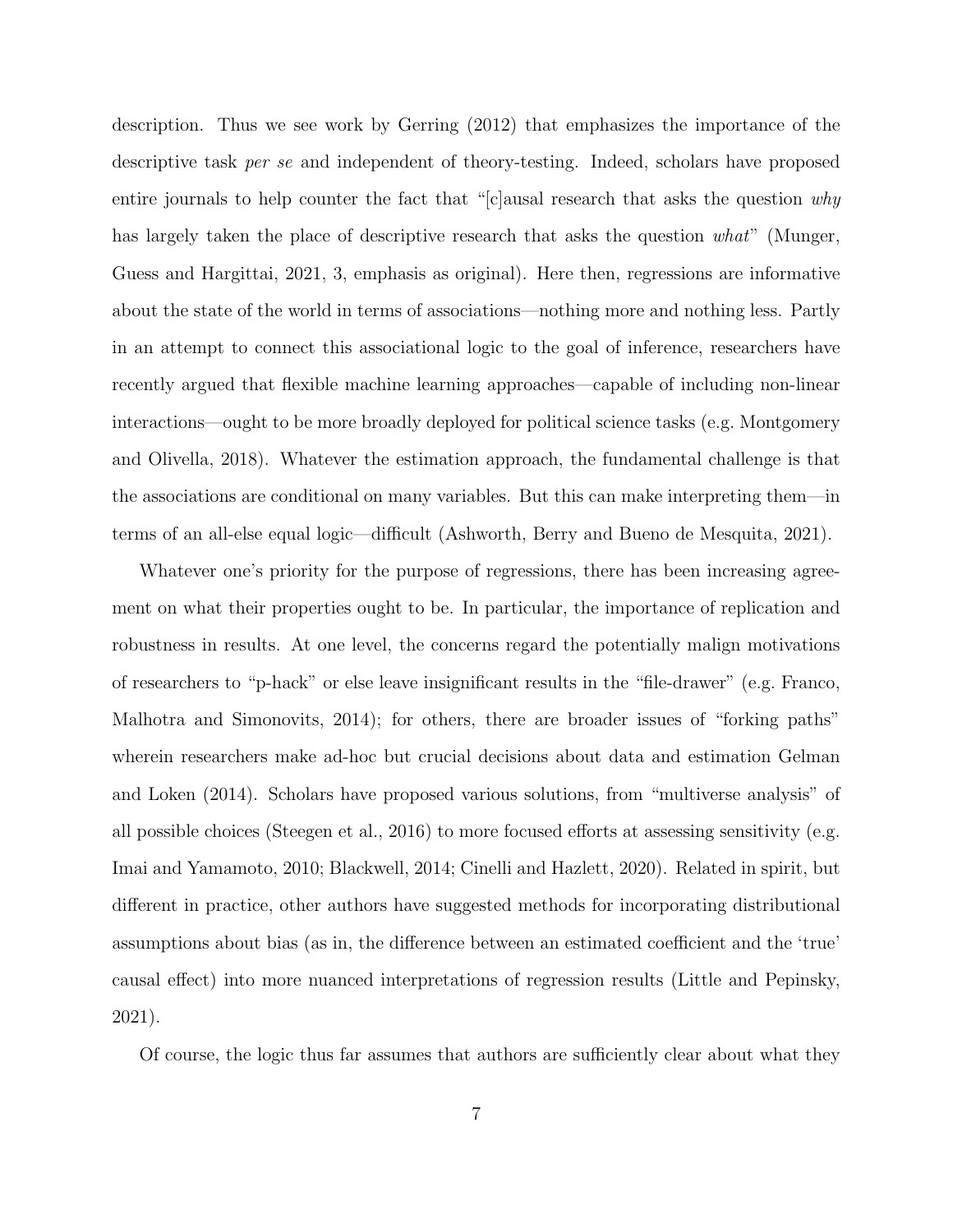are estimating to effectively connect the results to explanations or broader theory in a credible way. Lundberg, Johnson and Stewart (2021) point out that this is often not the case. This leads to situations where debates can be entirely about disconnects over the target estimand. An older literature, (e.g. Lieberson and Horwich, 2008) worries that the link between theory and evidence has so substantially frayed that social science is merely 'mimicking' science. A necessary first step in understanding how evidence informs theory is understanding what the author believes the evidence to represent.

The sheer diversity of inferences about and from regression might suggest that the discipline has no unified way to communicate about these issues. At the very least, it would seem that authors have instinctual understandings of what makes their arguments compelling but that those visions have no common framework in which to be placed and assessed "scientifically". Our contention is more positive, however. We claim that a framework already exists for accommodating all of these positions, and that it is Inference to the Best Explanation. We now define IBE in more detail, before making this point with reference to studies in the field.

## 3 What is Inference to the Best Explanation?

Abductive inference, in the form of IBE, is ubiquitous in scientific enquiry (e.g. Harman, 1965; Boyd, 1984; Douven, 1999; Lipton, 2003). The study of politics is no exception (Dowding and Miller, 2019). Despite the fact that it is believed to capture 'everyday' reasoning, it is not always easy to find precise statements as to what IBE is. Introductory accounts (e.g. Psillos, 2002; Douven, 2021) will typically give a definition along the following lines:

Given some data  $D$  (some observations, or facts about the world), and some candidate explanations or hypotheses  $E_1, \ldots, E_n$  that potentially explain D, the one that is most compatible with D is most likely to be true.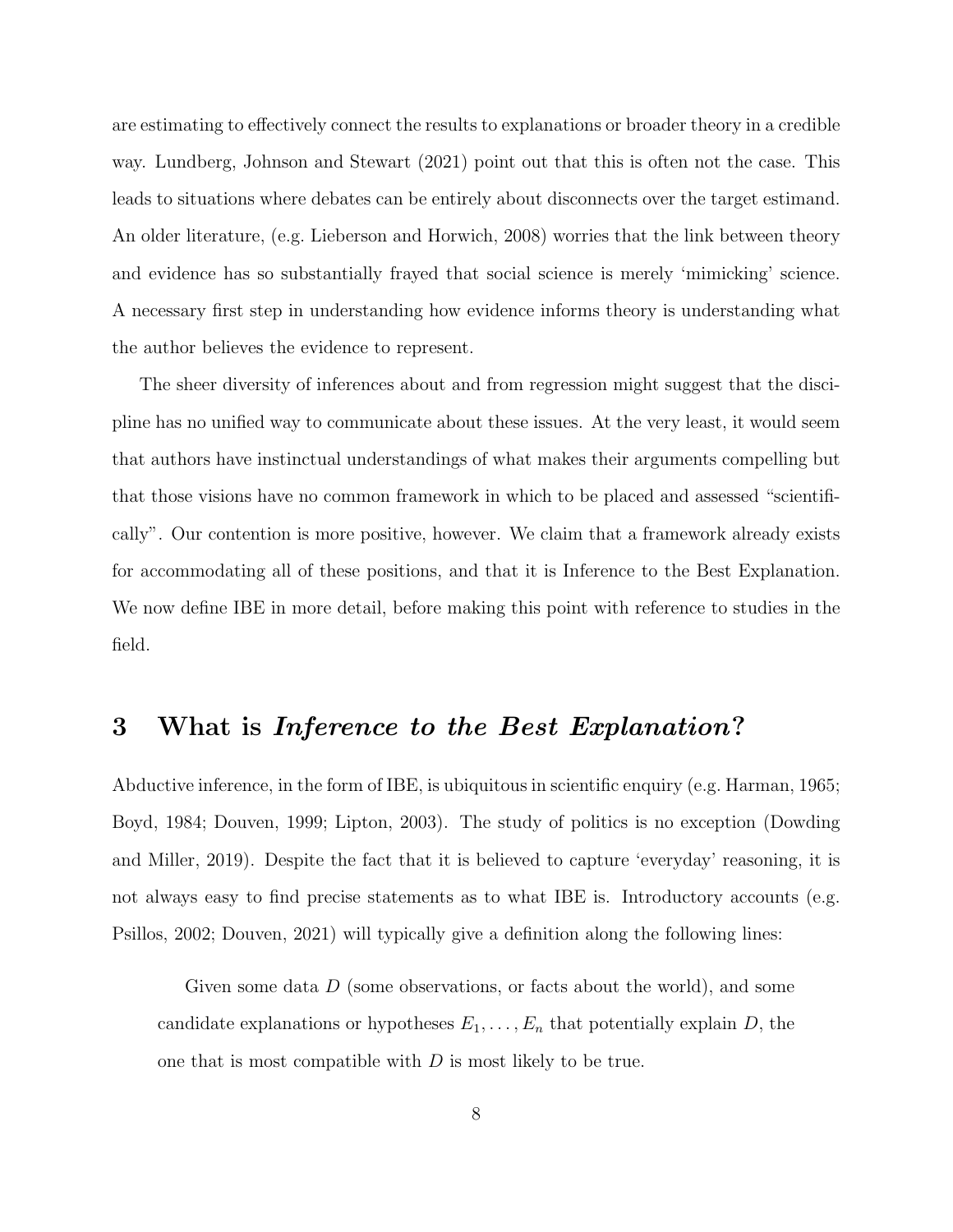Unsurprisingly, there is considerable philosophical debate as to what constitutes an "explanation" per se (e.g. Achinstein, 1983). But at this level of abstraction, it is straightforward to give examples of how such a process might work in principle. Suppose we observe that as countries become more developed (say, in per capita income terms) they are generally more likely to become democracies. One explanation might be that of *Modernization Theory* in the sense of Lipset (1959): essentially, that changing social conditions make middle class citizens (in particular) more likely to embrace democratic ideals. An alternative explanation might follow this basic logic, but specify that middle class sympathy is a product of particular social relations some centuries before (Moore et al., 1993). Other explanations might focus on the role of income inequality (e.g. Boix and Stokes, 2003) or elite responses to the threat of revolution (Acemoglu and Robinson, 2001). Which of these explanations is most plausible is not our central interest here.<sup>5</sup> Our point instead is that this is a near-universal undertaking: scholars observe (essentially) the same data, and attempt to provide a 'best' explanation for this data. And when they do this, they are doing IBE. We can push this point further. When scholars gather *new* data and suggest a 'best' explanation for those observations—relative to other explanations or even simply a null hypothesis—they are also doing IBE. Consequently in empirical social science, almost everyone, all of the time, is doing IBE. We will expand on this idea below, but before doing so we clarify the position and nature of IBE more broadly.

First, abductive inference is in contrast to both *deduction* and *induction*. If we observe data D, then deduction requires that our inference is a logical consequence of that  $D$ . In social science, such reasoning is rare outside of formal theory work where we specify predicates (say, assumptions of a theoretical model) and generally agree on what operations one can undertake on those predicates (say, what makes for an 'equilibrium' in a given game). Logic

<sup>&</sup>lt;sup>5</sup>Though obviously political science as a whole has invested considerable effort in this question (see, e.g., Przeworski et al., 2000)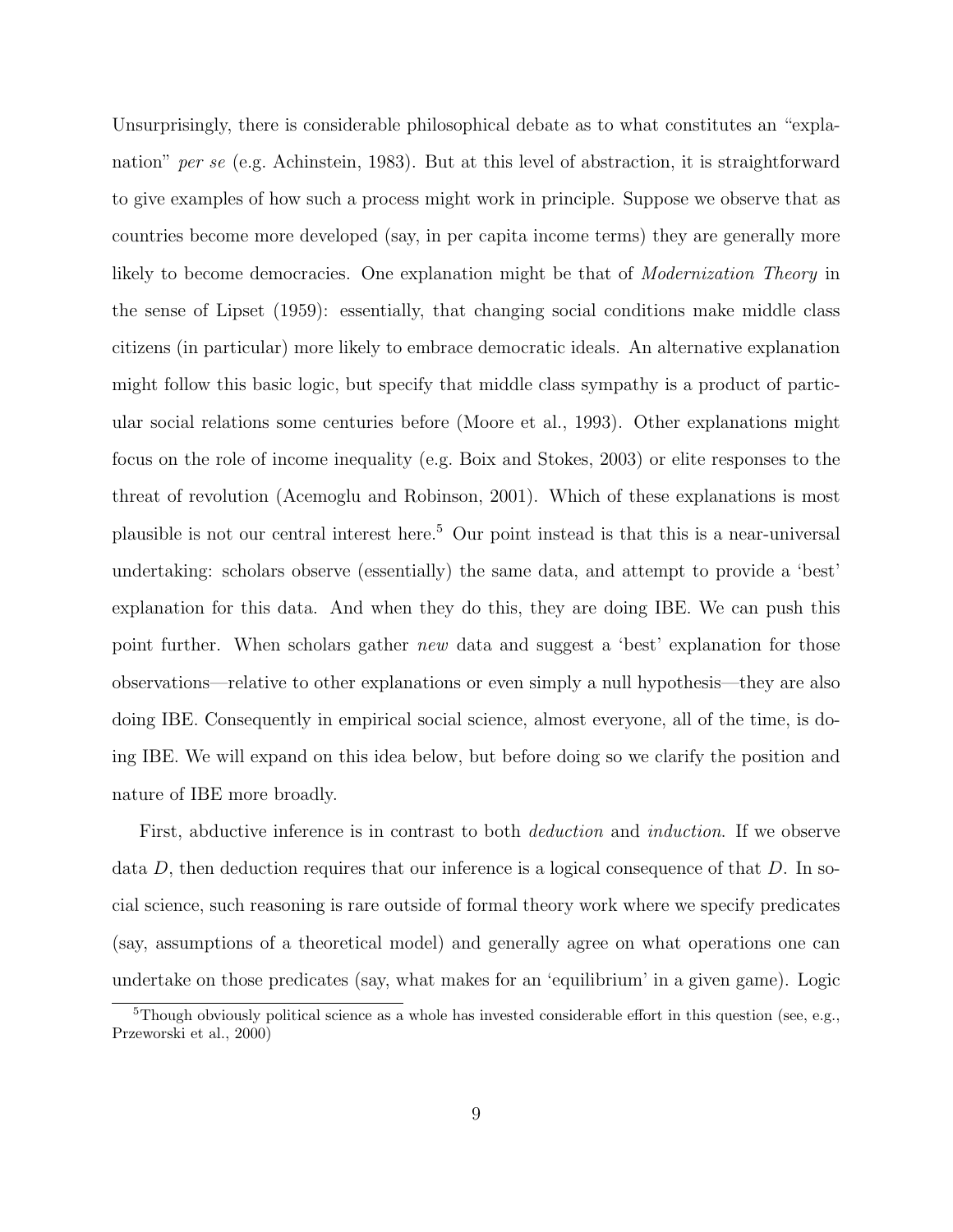of this kind extends to the "deductive approach" to causal inference—which requires careful specification of reality and the representation of that reality (Pearl, 2014).<sup>6</sup> But this does not mean that a given *empirical* study using such tools is itself "deductive" in terms of its inferential approach: it cannot be if its conclusions do not follow *with certainty* from its data. In contrast, *induction* does not involve guaranteed conclusions. This is the case even though we may accept the truth of the premise  $D$ . In line with our comparative politics example above, an inductive inference might be that a randomly chosen rich country is very likely to be democracy. Unlike for deduction though, we make no claim that this must follow from D—we acknowledge that there are a small number of rich non-democracies. In addition, and crucially unlike in abductive inference, induction does not require we offer a causal 'story' as to why we expect a rich country to be democratic. Induction can simply assert that these features generally co-occur. IBE requires the extra step.

Second, however common, IBE is not (claimed to be) a perfect strategy for inference. First, IBE contains a logical fallacy: "affirming the consequent." From our case above, for example, if Modernization Theory is correct, then it follows that we would see a particular pattern of democratization. But seeing that particular pattern cannot be conclusive evidence that Modernization Theory is correct (Clarke and Primo, 2012, make a similar point in their discussion of 'models'). Second, we have no guarantees that the set of explanations from which we are purportedly selecting the 'best' one contains the truth. Indeed, the fact that political scientists continue to propose new explanations for the development data we observe suggests that the field as a whole has not yet reached the end point of this search. Finally and a point that belies the simplicity of abstract definitions of IBE—it is unclear exactly what constitutes a 'best' explanation. It seems reasonable to prefer explanations that have better predictive accuracy (even within sample), but how that is traded off against the qualities of

<sup>6</sup>That is, that a causal quantity (defined in a certain way) can be identified as a particular operation on a structural causal model is a deductive conclusion that follows from the assumptions of that structural causal model.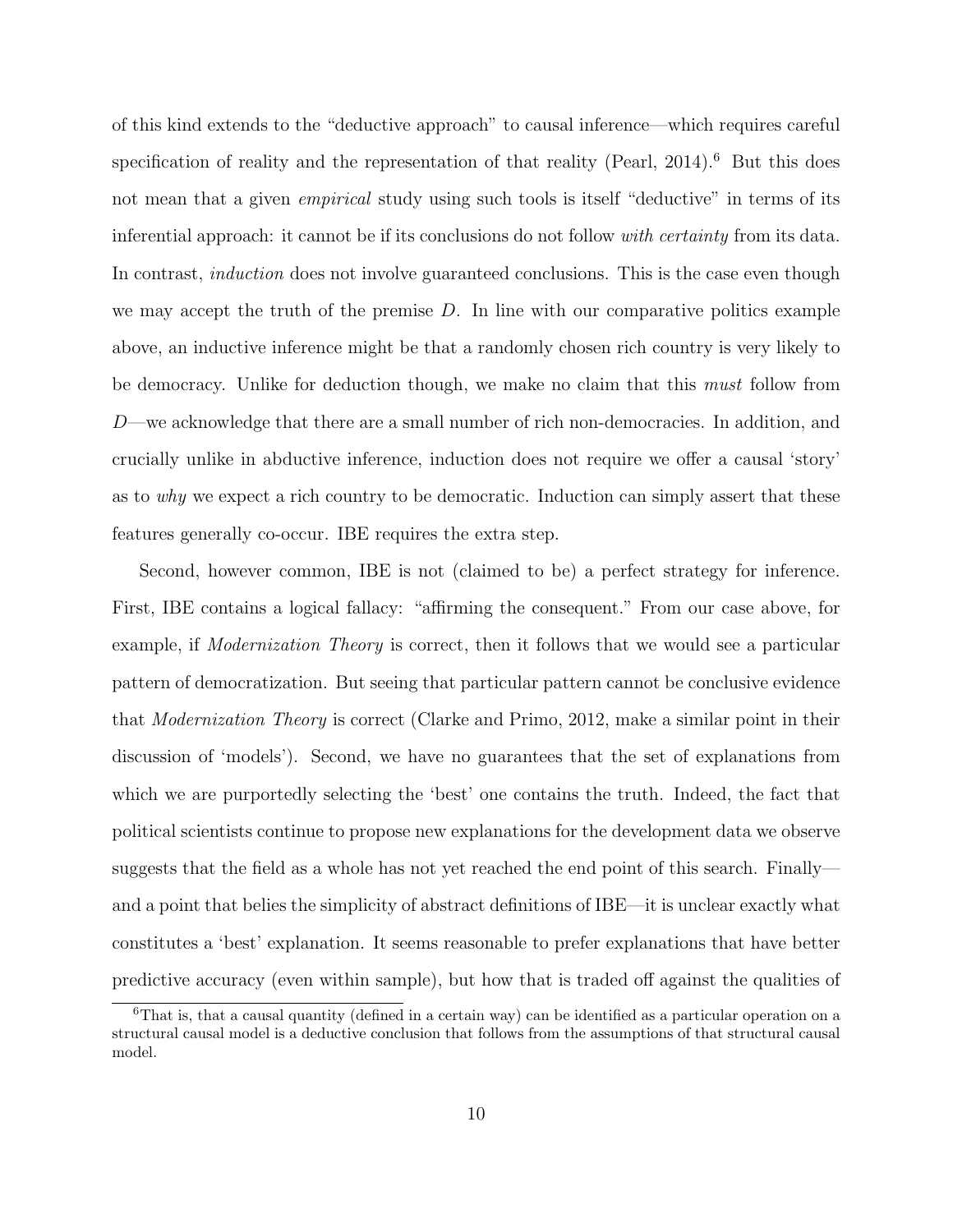the explanation itself (e.g. its parsimony) may be ambiguous (see, e.g, Barnes, 1995).

Of course, one does not need to believe that a given inference method is perfect (or even coherent—see, e.g., Van Fraassen, 1989; cf Douven, 1999) for it to be popular in practice. And if it is popular, it is important to understand its characteristics and implications.

## 3.1 IBE in Social Science: Theory

To be more specific about the machinery of IBE in social science, it is helpful to think about how it works in a "classic" case, such as medicine (the discussion of the Semmelweis case in Lipton, 2003, is in this vein). Generally, the moving parts here are

- 1. characterization of the symptoms (the data)
- 2. the enumeration of possible explanations (causes of symptoms)
- 3. tests that discriminate between explanations that are or are not consistent with the data (or that are more or less consistent with the data)

The order is important: to avoid overfitting, one cannot use the *same* data to both create explanations and test those explanations. Nonetheless, there can be iteration: medical doctors may update their diagnosis after positing a particular condition, but then testing for it, and finding it absent. But there are limits, as we note below.

In the context of social science, steps (2) and (3) take specific forms. First, our explanations are almost always causal in nature (King, Keohane and Verba, 1994; Clarke and Primo, 2012) though exactly how precise they need to be is debatable (Dowding, 2015, Ch3). Second, in quantitative work, it is often the case that only one explanation is offered, and that it is tested against only a null hypothesis (Gross, 2015). Of course, the null hypothesis is not itself an explanation for the data (see McShane et al., 2019). So failing to reject the null is potentially awkward in the world of IBE. That is, we have not found evidence consistent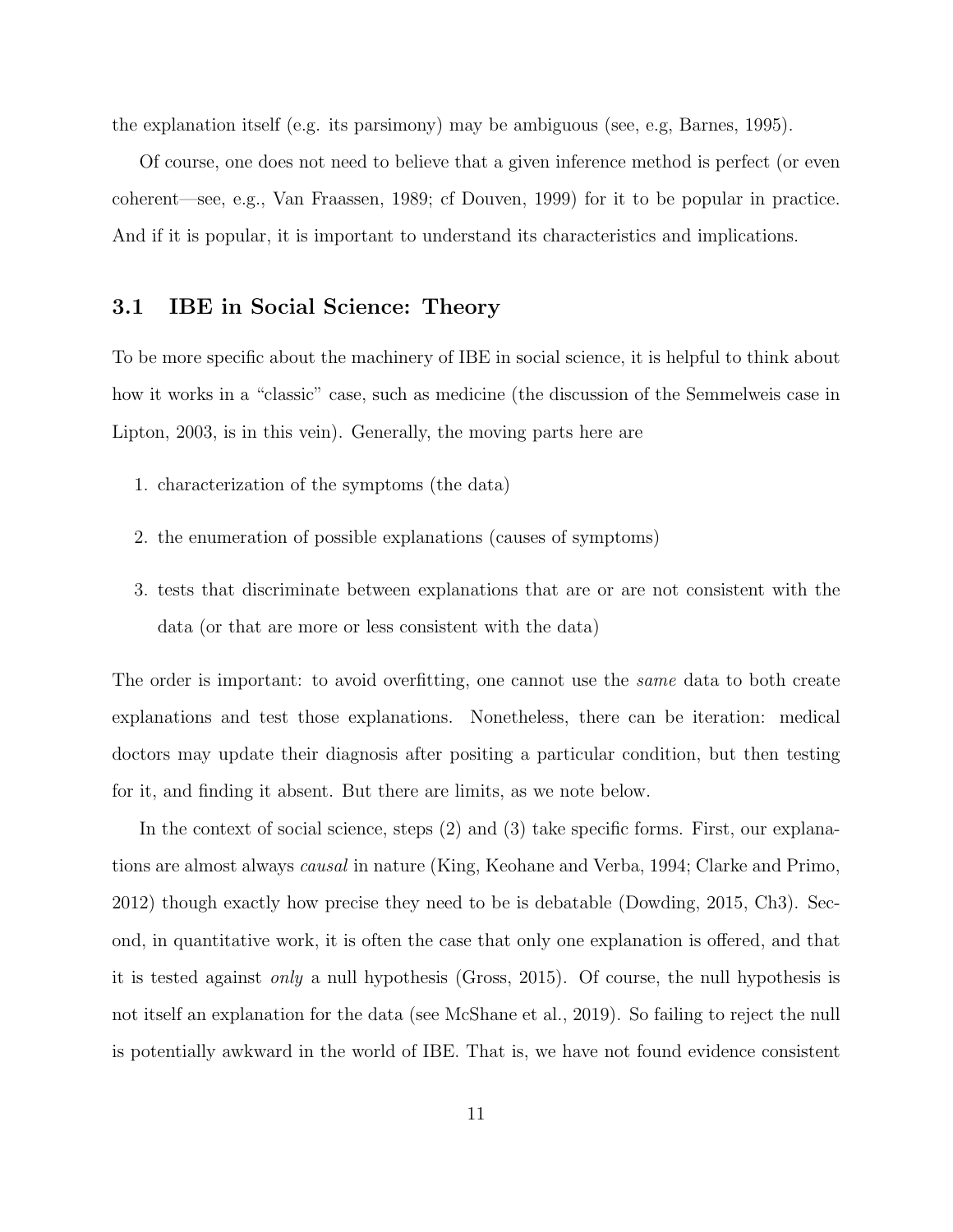with our preferred  $E_i$ , but nor have we made an inference to another, 'best', explanation. This does not mean that the study is of no value. Obviously, as with medicine, it can be important in an individual case to show that a particular explanation is unlikely to be correct (e.g. we ascertain that patient does not have an allergy to shellfish, and can likely eat shrimp). More optimistically, at a *field* level of surveying many studies regarding similar data, we can presumably claim that a process consistent with IBE is taking place. That is, when we look at a literature at a high level, we are collectively generating new explanations, and making an inference to the best one by rejecting those that are not supported. But some care is required in this weaker, aggregated understanding of IBE: simply generating a large number of bad (unsupported) explanations is not especially helpful.

### 3.2 IBE in Social Science: Practice

One part of our argument is that everyone is doing inference to the best explanation, whether they know it or not. IBE is ubiquitous because it is often the only thing we can do—no single exercise is going to unambiguously show that we are right (in the way that a deduction would). We now show how different types of social science work proceed on this score.

#### 3.2.1 IBE in Observational Studies

In one of the most highly cited articles ever published in the *American Political Science* Review, Fearon and Laitin (2003) seek to explain why the 20th Century saw a notable rise in civil conflict. They pose the question: "What explains the recent prevalence of violent civil conflict around the world?" (75). They then enumerate a set of candidate explanations from conventional wisdom as to what makes countries susceptible to civil war: the end of the Cold War and associated changes in the international system, ethnic or religious diversity, and ethnic or broad political grievances. Their fourth (preferred) explanation is conditions that favor insurgency, including weak central governments, positive shocks to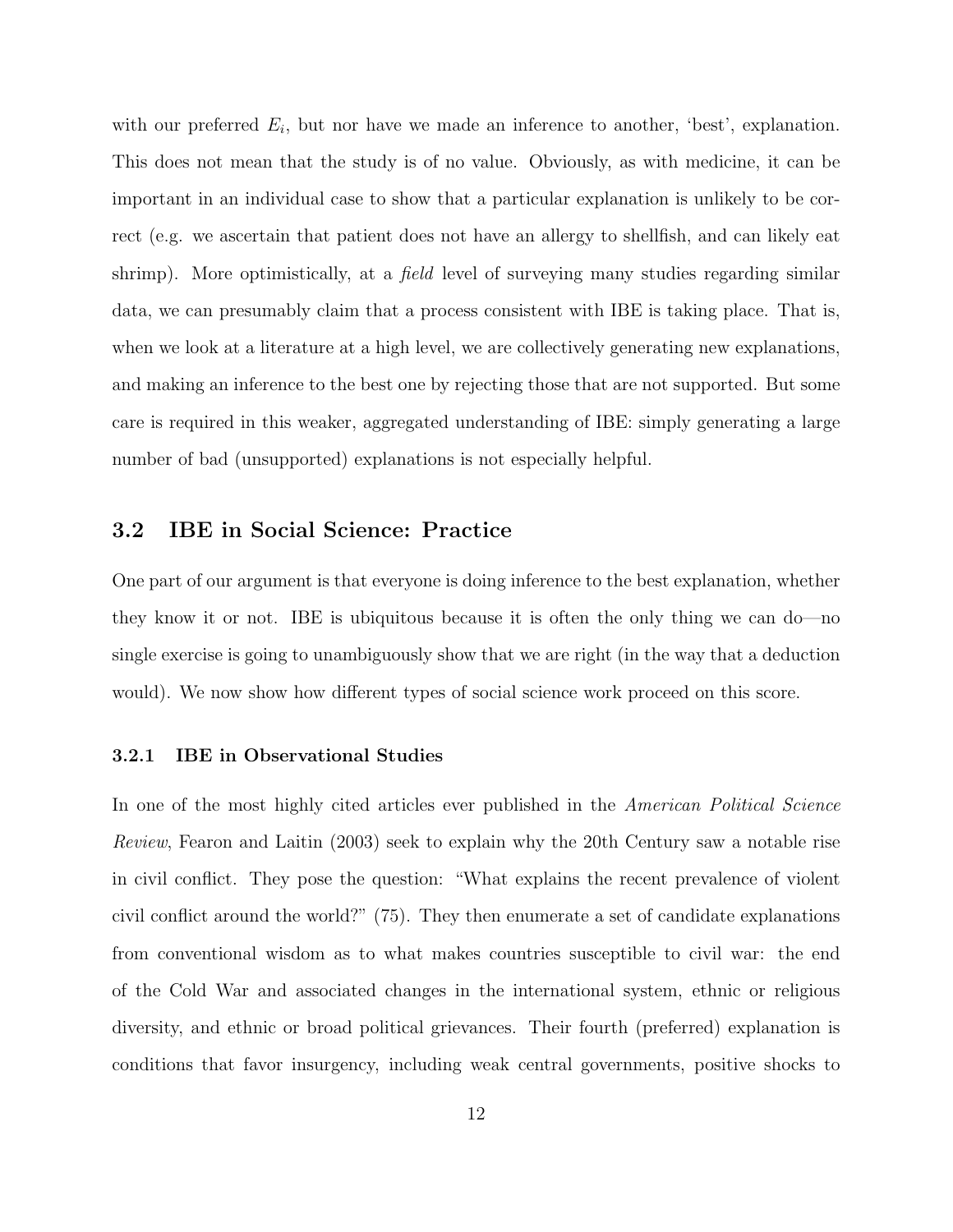insurgent capabilities, and rough terrain. Much of the article is devoted to detailing 10 different empirical facts (framed as hypothesis tests) that would be implied by different explanations for civil wars. While the explanations themselves are essentially causal in nature, the tests are mostly descriptive or predictive in nature. Like the doctor examining symptoms, Fearon and Laitin (2003) describe the conditions that they would expect to see in the world were each explanation best. They then test these conditions using five different regression models—containing thirteen predictors—on cross-country data.

Fearon and Laitin (2003) has been the subject of critiques on methodological grounds, many of which have emphasized the concerns around post-treatment bias (e.g. Acharya, Blackwell and Sen, 2016) and thus challenged the empirical credibility of the tests (e.g. Samii, 2016). Focusing on claims about the relationship between economic shocks and violence, Ashworth, Berry and Bueno de Mesquita (2021, Ch 9.2) note that the entangled nature of the mechanisms concerned make it hard to know what association we would expect to see between economic performance and civil conflict even if the economy was driving the conflict. This is one of the challenges of IBE: even when trying to apply descriptive or predictive tests, causal reasoning is generally necessary to determine what we would expect to see given that the explanation were true. Of course, some explanations can be more easily removed from consideration: Fearon and Laitin (2003) quickly dismiss the first common wisdom explanation—the increase is due to the changes at the end of the Cold War—by showing in their first figure that civil war had been steadily rising since at least 1950.

Regardless of whether one finds the tests convincing, the strategy here is one of inference to the best explanation. Thus we can evaluate the contribution of the work not just on the quality of empirical evidence, but also on the development of the candidate explanations. Even if we believe the tests of the 10 hypotheses are convincing, this does not rule out other explanations they do not consider, it simply suggests that their preferred explanation is the best of the four they offered. This makes the credibility of their conclusion—and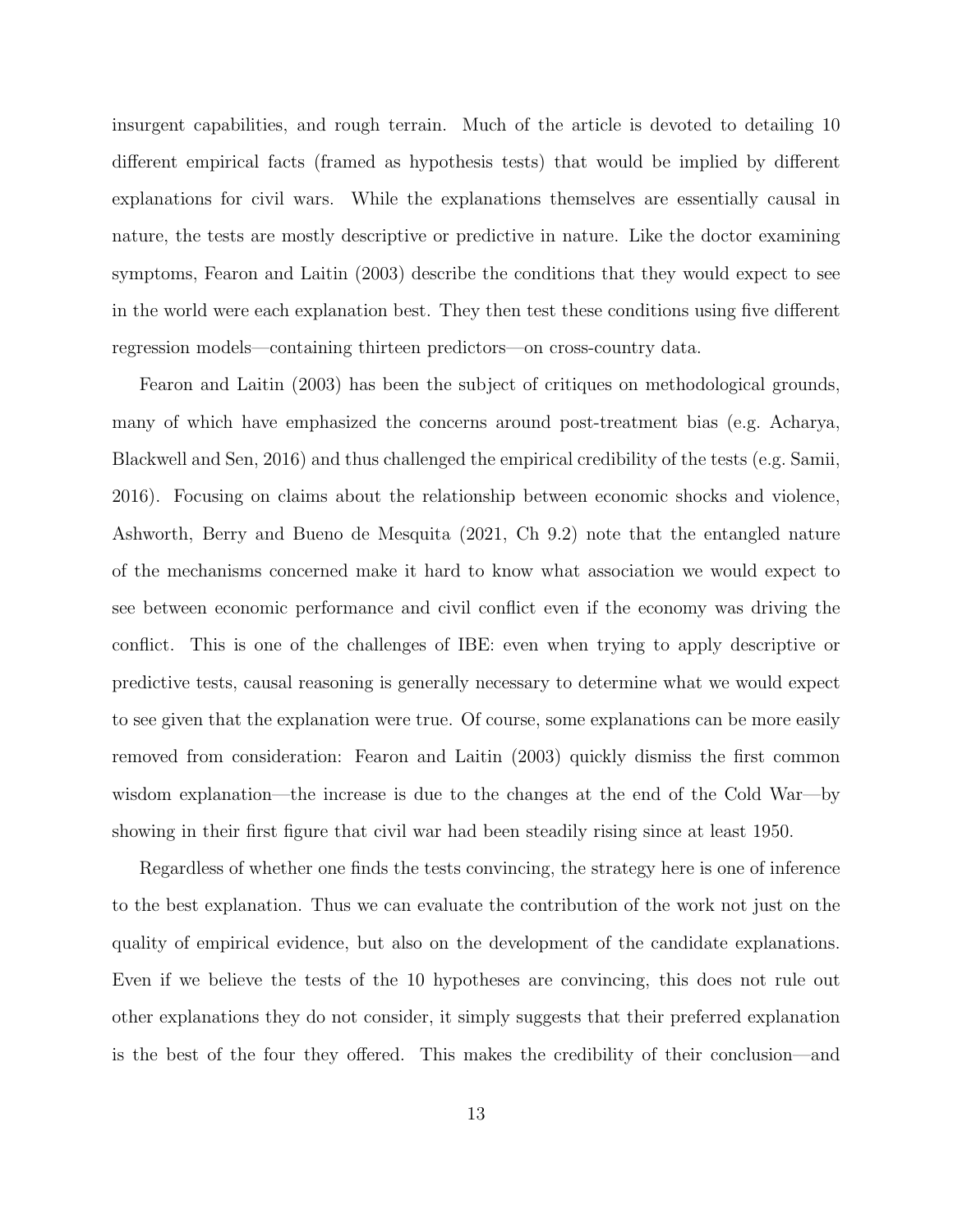the policy implications they draw from it at the end of the article—turn as heavily on this candidate set of explanations as the empirical credibility of the tests. We think this fact that is under-appreciated in the methodological literature.

#### 3.2.2 IBE in Experiments

While IBE helps to reinterpret what is happening in observational studies, it is also the mode of inference used in randomized experiments that target specific quantities. This is most obvious in the context of laboratory experiments that capture some abstract form of behavior that is intended to generalize to a broader class of real-world settings. In their paper "Winners don't punish", Dreber et al. (2008) aim to assess claims about the role of self-sacrificing punishment in maintaining cooperation. They bring subjects into the lab to play a form of repeated Prisoner's Dilemma games where—in addition to the usual cooperate and defect—there was a third option to "punish" by paying 1 unit of money to have the other player lose 4 units. They find that those who perform well don't use the ability to exact the punishment and that "this suggests that costly punishment behaviour is maladaptive in cooperation games and might have evolved for other reasons" (Dreber et al., 2008, 1). That is, their understanding is that a common set of behaviors governs the way humans behave in many settings. Here the data is the result of this simplified experiment, but their inference is that this is reflective of behaviors in a much wider array of settings.

The logic of IBE also pertains to field experiments. Consider for example, the audit study in Bertrand and Mullainathan (2004) to study discrimination. The motivating observation is that, in the United States, Black prospective workers are twice as likely to be unemployed as white prospective workers. This is consistent with a range of explanations including racial discrimination at the point of application or differences in the supply of applicants (presumptively due to prior history of racial discrimination). The authors design a method of data collection that adjudicates these explanations: they submitted the same resumes to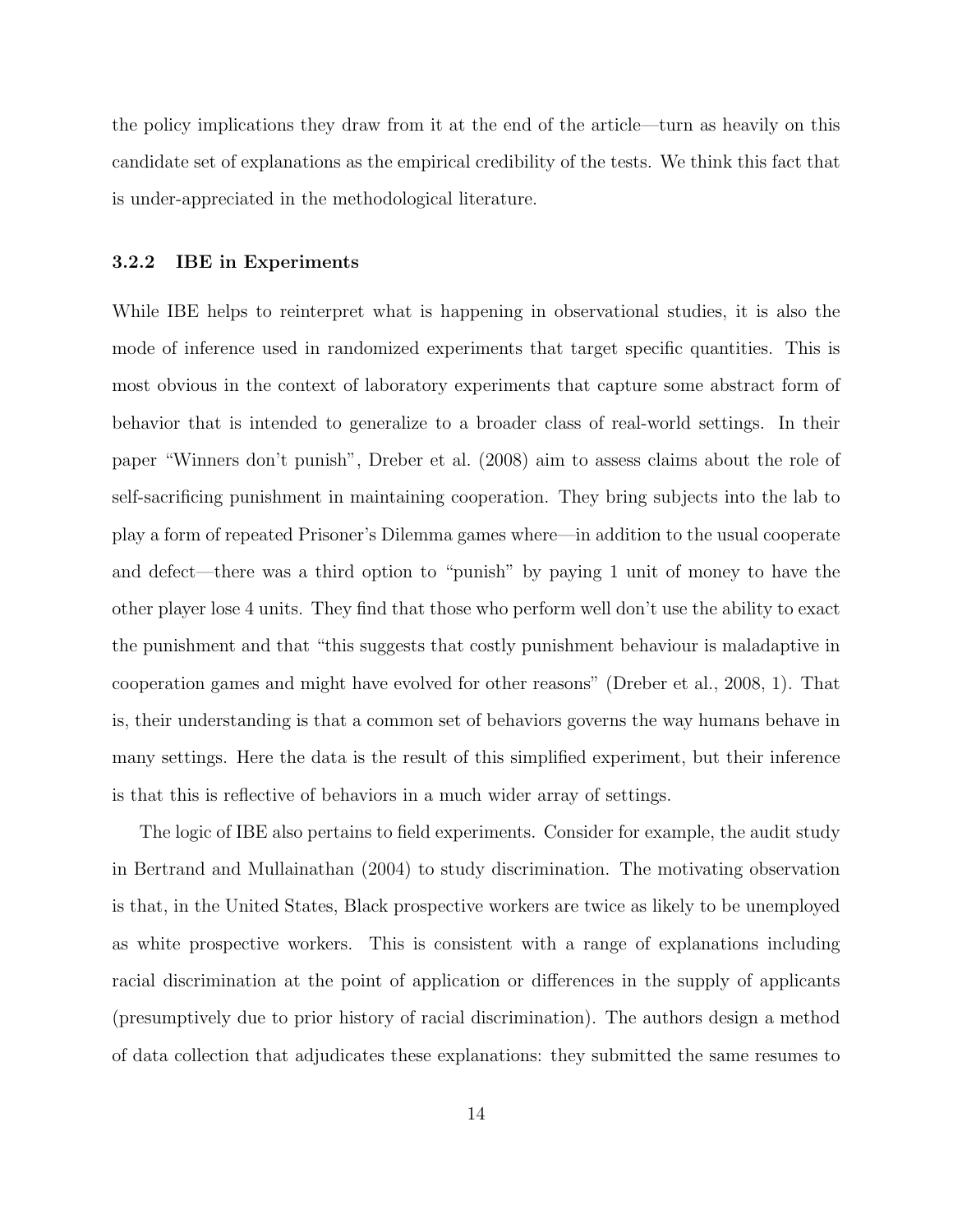different jobs, swapping out the names with a set intended to convey that the applicant was white or Black. The data is that a list of (protypically) white names received 50% more callbacks than a list of (protypically) Black names. Since the resumes were the same and we might reasonably believe that employers do not have especially strong preferences towards names per se, they infer that the best explanation is a discrimination on race at the point of application.

Note that even this claim involves an inference that the driving feature is signaling race and not socio-economic status or some other property of the applicant. Bertrand and Mullainathan (2004) attempt to adjudicate among these explanations by showing that the gap between the names is no higher for jobs that rely on soft skills or interpersonal interactions. They also show that their evidence is not well explained by either of the two major economic theories usually used to explain discrimination: taste-based and statistical discrimination (Becker, 1957; Arrow, 2015). They suggest then that an alternative model based on a heuristic screening might be a better explanation for the behavior they observe.

Experiments are attractive because the randomization makes the correspondence between the observed association and the causal estimand particularly plausible. However, this 'merely' establishes a particularly reliable fact about the world; it does not directly evaluate a theory. IBE is the framework that moves us from the particular facts we observed to the broader explanation. Even in the case of experiments, the set of possible candidate explanations plays a crucial role in our understanding of what is a reasonable inference.

# 4 What IBE Means for Applied Research

To reiterate: scholars are doing IBE almost all the time. We now turn to the practical implications of this fact. We emphasize three ideas: first, IBE often involves the bringing together of multiple pieces of evidence: e.g. many different regressions in various places,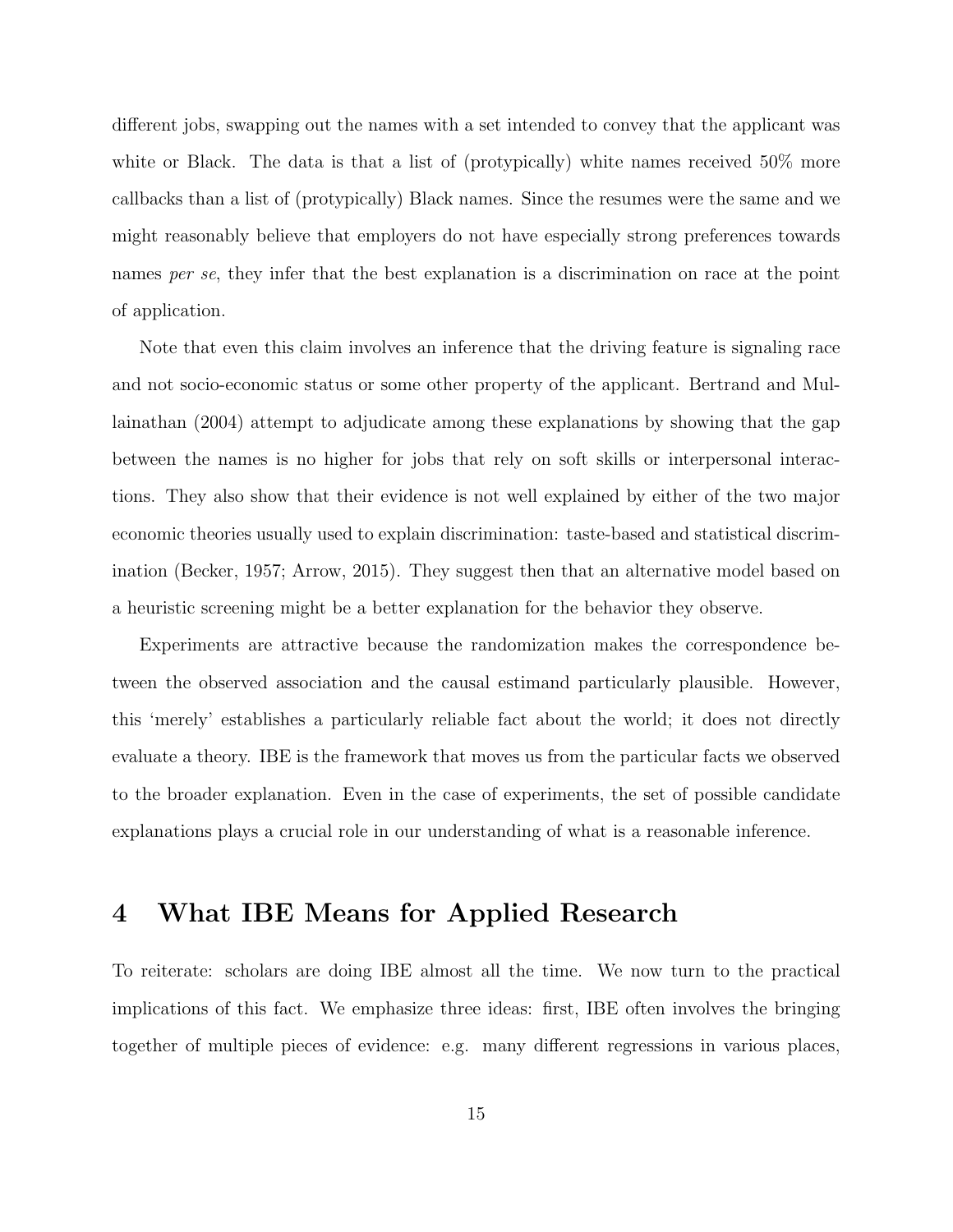in addition to a qualitative case study on a potential mechanism. Second, explanation is obviously vital to the practice of IBE, and should be taken as seriously as inference is. Third, that exploratory analysis, because it encourages the development of explanations, is similarly crucial and currently undervalued.

## 4.1 Imperfect Tests Are Compatible with IBE

IBE suggests that we want to find pieces of evidence that discriminate between competing explanations of the underlying phenomenon. In practice, most pieces of evidence are consistent with more than one possible explanation (even in causally identified experiments as we demonstrated above). But this frees us from the need to search for a single glorious test that will uniquely demonstrate that our favored explanation is true—likely no such thing exists. Instead, we simply need to rule out other competing possibilities. Thus work done in the framework of IBE will often involve cobbling together imperfect evidence that jointly make a compelling case. An immediate consequence is Implication 1.

Implication 1 The "Causal Two-Step" is not compatible with IBE. Researchers should clearly state their causal ambitions.

The "Causal Two-Step" arises when a researcher includes controls as if to make the estimated effect of the treatment more causally plausible, yet *simultaneously* claims that the data does not allow for a causal interpretation of coefficients. This is not IBE. What is compatible with IBE is researchers either making the causal claim they want to make and acknowledging the possible imperfection of any one piece of evidence (regression, case study, interview) or being clear how the (non-causal) descriptive evidence helps to adjudicate between competing (causal) explanations of the world. That is, a causal identified regression coefficient is only one type of evidence that can be consistent or inconsistent with an explanation.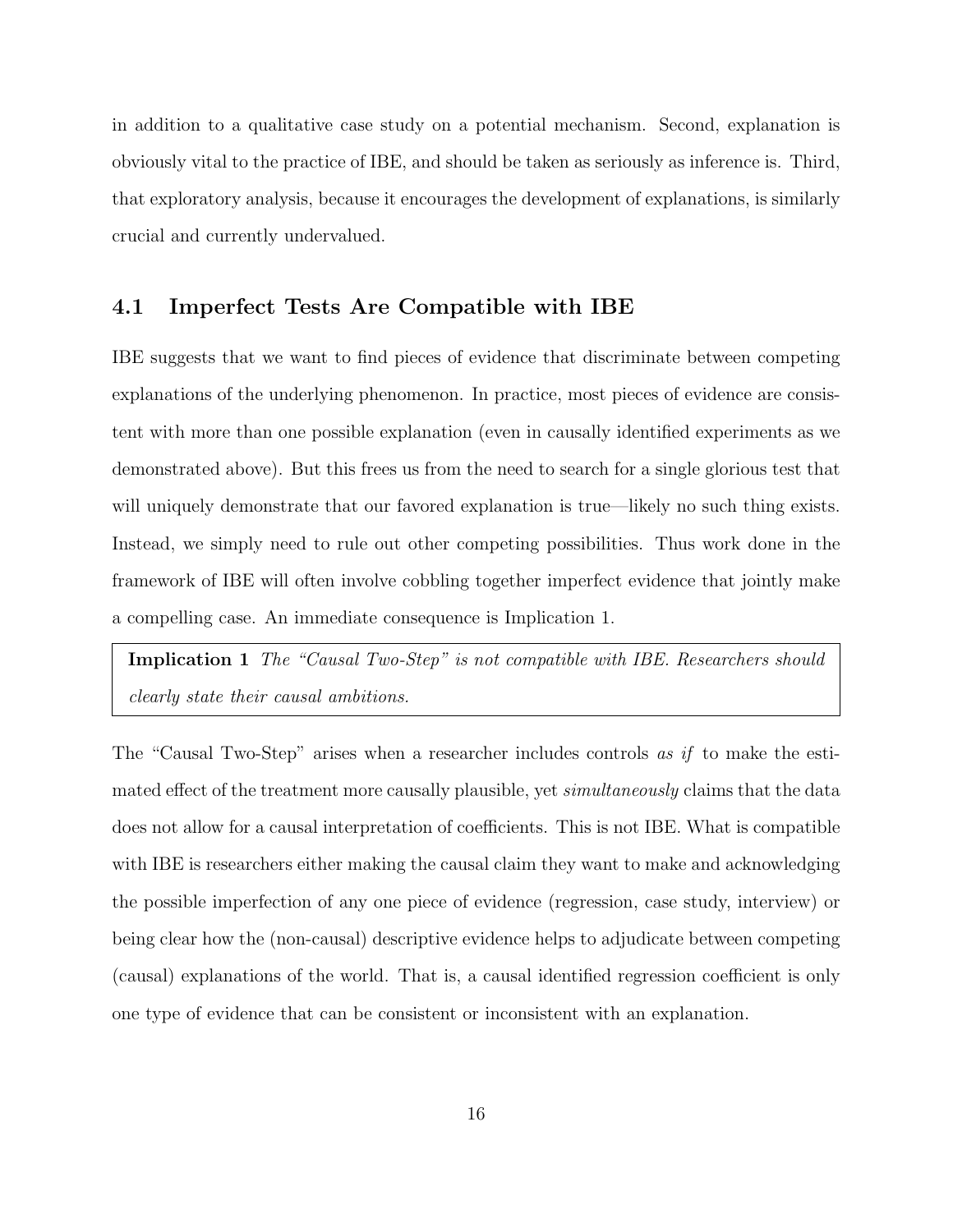### 4.2 Explanation is as Central as Inference

Our contention is that the purported debate—between those who embrace (only) causally plausible designs and those who eschew them as unhelpful—is confused. That is, everyone is doing IBE, though their focus may on different parts of it. If the analyst takes the position that what matters (most) is causal identification over generating explanations, they are focused on the quality of inference in IBE. That is, whatever the—potentially very narrow set of explanations, they want to believe that the inference they make is the correct one. By contrast, scholars like Huber can be seen as emphasizing the importance of quality of explanation in IBE. That is, they want the data and models to tell us about the relative plausibility of many explanations, or actively develop new explanations. And they want to do this, even if that same machinery cannot do a particularly good job of determining which one of those explanations is 'best'. Notice that this is not a question of "external" versus "internal" validity (in the sense of, e.g. Morton and Williams, 2010; McDermott, 2011): the problem is not that one is sacrificing generalizability for (local) credible estimation of causal effects. The issue instead is the preferred tradeoff between inference and building explanations. This leads to Implication 2.

**Implication 2** A study can focus on the "I" aspect of IBE, or the "E" element, or some combination of the two. We should not judge studies as good or bad simply as a product of that choice.

If the primary concern is tests of extant theory, then quality of inference must be the priority. But this will not help with theoretical progress per se: it is trivially true that an infinite number of theories is consistent with a particular (well-identified) causal effect. Relatedly, focusing on quality of explanation is not a priori wrong. But if the tests of that explanation are weak in the sense described by Samii (see, also, Aronow and Samii, 2016), IBE may not lead to the correct inference.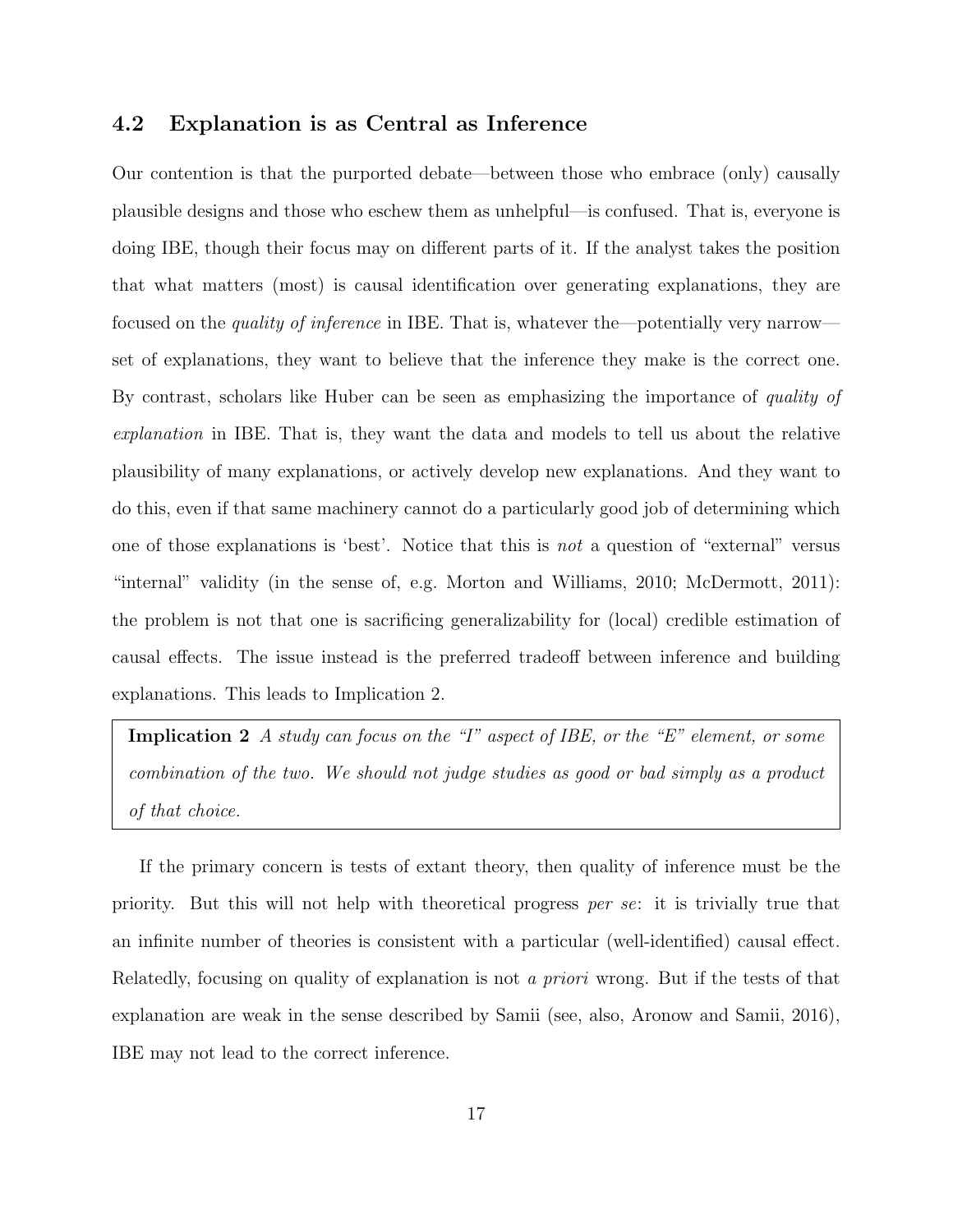A different and more positive way to express our sentiments here is to consider the value of a regression study for which a relevant treatment effect is not well-defined. An example might be Fearon and Laitin (2003) above, but there are many of similar nature. We would contend that this regression—which by extension most quantitative observational work done in the discipline until very recently—is not deleterious to our general efforts unless one of two conditions holds. First, that it leads the reader to the wrong inference about which explanation is best. Second, that it suggests that a new wrong explanation should be included in the set of explanations from which a best one will hopefully emerge. If one wishes to critique a study, being as explicit as possible about which of these applies, and how, leads to a more useful dialogue.

Implication 3 A lack of a causally identified parameter is not a problem per se, as long as it provides evidence which helps to adjudicate between explanations. Evaluate studies in explicitly IBE terms.

The centrality of explanation does not mean there are no standards for such entities. On the contrary, ruling out explanations by showing they are inconsistent with available evidence is only compelling if the candidate explanations are themselves compelling. Rejecting strawmen is unhelpful: the explanations must also be sufficiently elaborate that they can imply observable differences in the world. Thus Implication 4.

Implication 4 Rejecting strong explanations is more informative than ex ante implausible ones (as often found with null hypotheses). Hypotheses—even those which are rejected—should map to compelling, elaborated explanations of the phenomenon under study.

A hypothesis implies an explanation for a given scientific phenomenon. For us to do IBE from a regression, that hypothesis should be testable from that regression. Unfortunately, it is not uncommon to see lists of hypotheses that are not constructed in a way that implies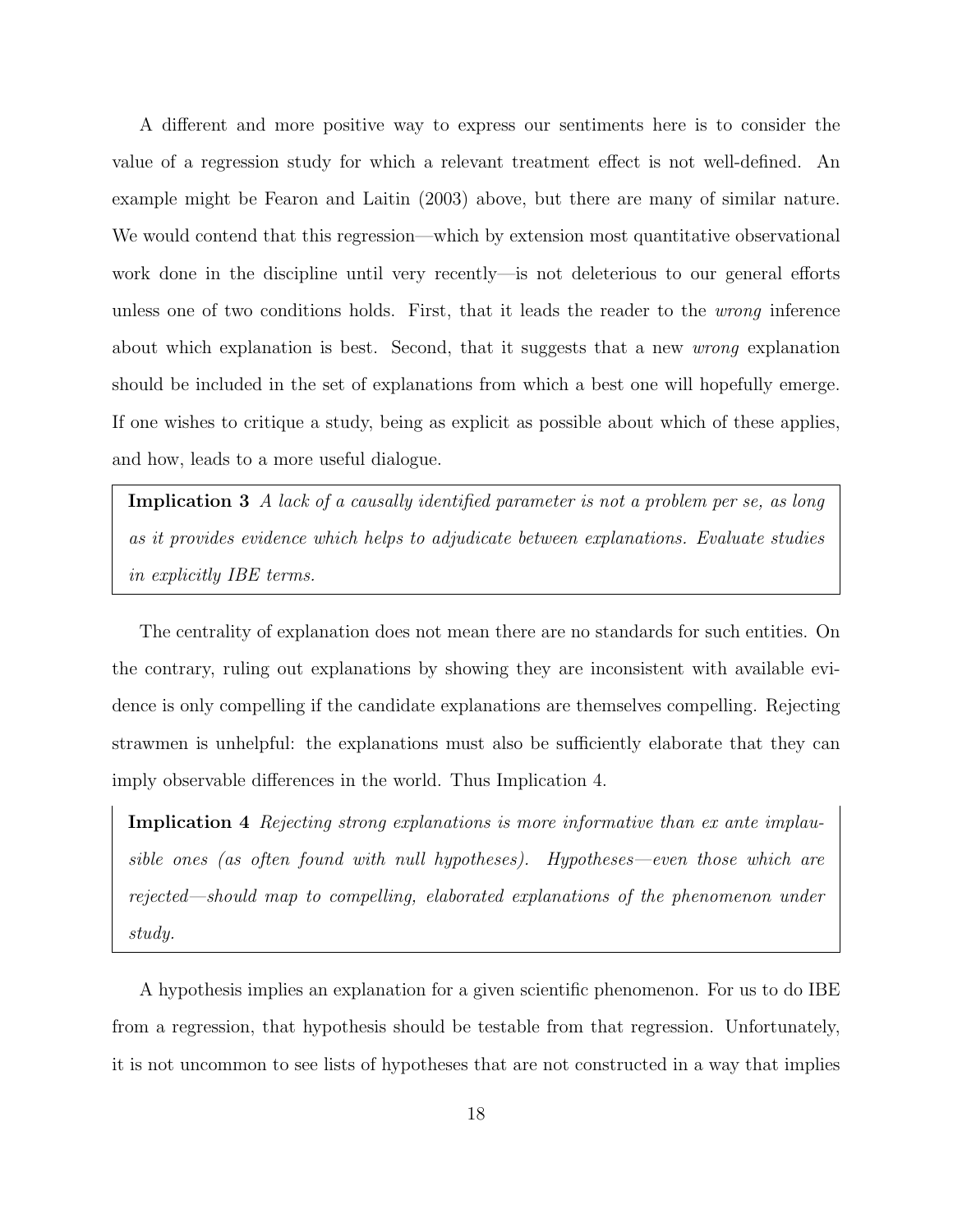a particular test in the ensuing regression. Or worse, researchers write out hypotheses that involve no IBE explanatory logic at all. That is, vague statements of expectations that do not help us distinguish between the plausibility of the elements of a set of explanations (including the special case of one explanation versus the null hypothesis), at all. This should be avoided.

If the hypothesis being tested are compelling, then ruling explanations out is as useful as ruling them in. For example, it is helpful to know that an explanation previously thought to be "best" is in fact weaker than believed. Or that none of the usual explanations for this sort of case (say, a rich country that is not a democracy) do not work well. Specifically, this is knowledge of value to a field as a whole—beyond a particular study. And it is at that more aggregated level that developing explanations and assessing the evidence for them should take place. This yields Implication 5.

Implication 5 IBE is the process of ruling out alternative explanations. Report null or negative results even for preferred explanations, so that the community understands when there is an absence of evidence or conflicting evidence.

Of course, researchers have long noted that null results are underreported (e.g. Franco, Malhotra and Simonovits, 2014). When this is combined with author and journal selection effects such as the "file drawer problem" (in the sense of Rosenthal, 1979) publication bias may be inevitable (Dickersin, 1990). Our point here is that IBE—which is the primary mode of inference in social science—gives a new and specific impetus to improving practice on this matter.

## 4.3 Exploration Matters

Explanations are developed from exploration. In an instructive analogy, Tukey (1977, 1) notes that the data analyst should be a "detective" attempting to fact find, before—in a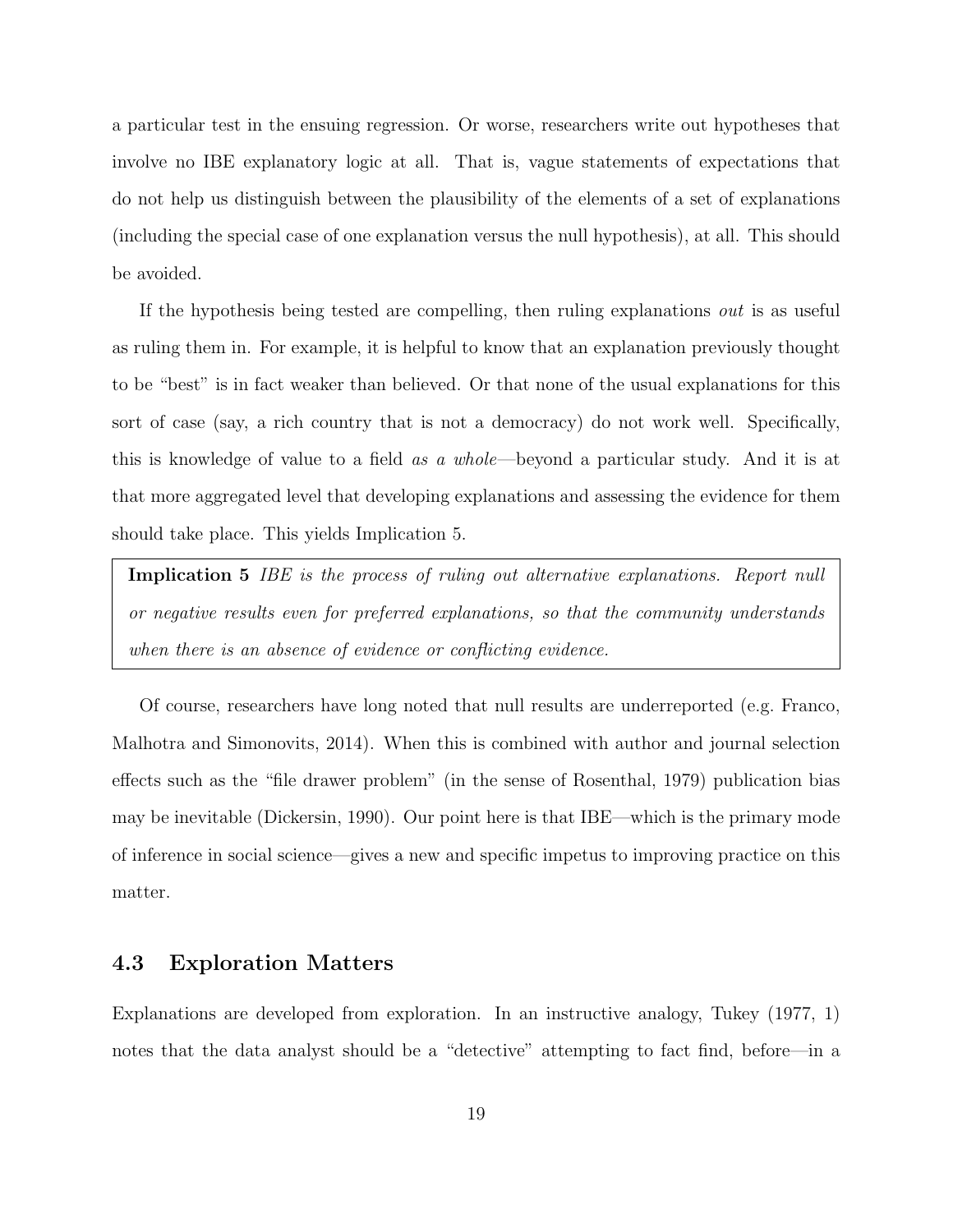separate stage–the jury system makes a ruling. This judicial role is where "Confirmatory Data Analysis" (CDA) steps in. Since CDA involves hypothesis *testing*, it is different to exploratory data analysis (EDA), which involves

a focus on tentative model building and hypothesis generation in an iterative process of model specification, residual analysis, and model respecification

in the words of Behrens (1997, 132, emphasis added).

But in much modern political science work, the EDA (hypothesis generation) is not kept separate to CDA (hypothesis testing). The result is that researchers often try to do both and end up doing neither. Thus we see statements of hypotheses in papers that do not comport with either Fisher or Neyman-Pearson decision theory. That is, there is no explicit null hypothesis, nor is there discussion of a test statistic; nor ultimately, is there a mutually exclusive decision to reject or fail to reject the null.<sup>7</sup> Instead, scholars write of statistical evidence "partially consistent" with a hypothesis (Thompson, 1975, 474); or they talk of hypotheses which are "strongly supported" by the data (Lau, 1985, 130).<sup>8</sup> This gives rise to Implication 6.

Implication 6 Exploratory Data Analysis (generating explanations) should be valued per se and kept separate from Confirmatory Data Analysis (testing explanations). Be explicit when doing exploration.

We are not the first to explicitly link the idea of EDA to Peirce's original (1878) work on abductive inference. Behrens and Yu (2003, 40), for example, note that after EDA we should " "abduct" only those [hypotheses] that are more plausible for subsequent confirmatory experimentation." Though not motivated by IBE itself, one tool that may encourage

<sup>7</sup>See Mayo (1996, Ch 12) for a nuanced discussion on the historical relationship between Peirce's work and Neyman-Pearson statistics.

<sup>8</sup>We use older studies here, because our goal is not to critique specific scholars, but rather to give examples of the types of language that can be found in many modern works.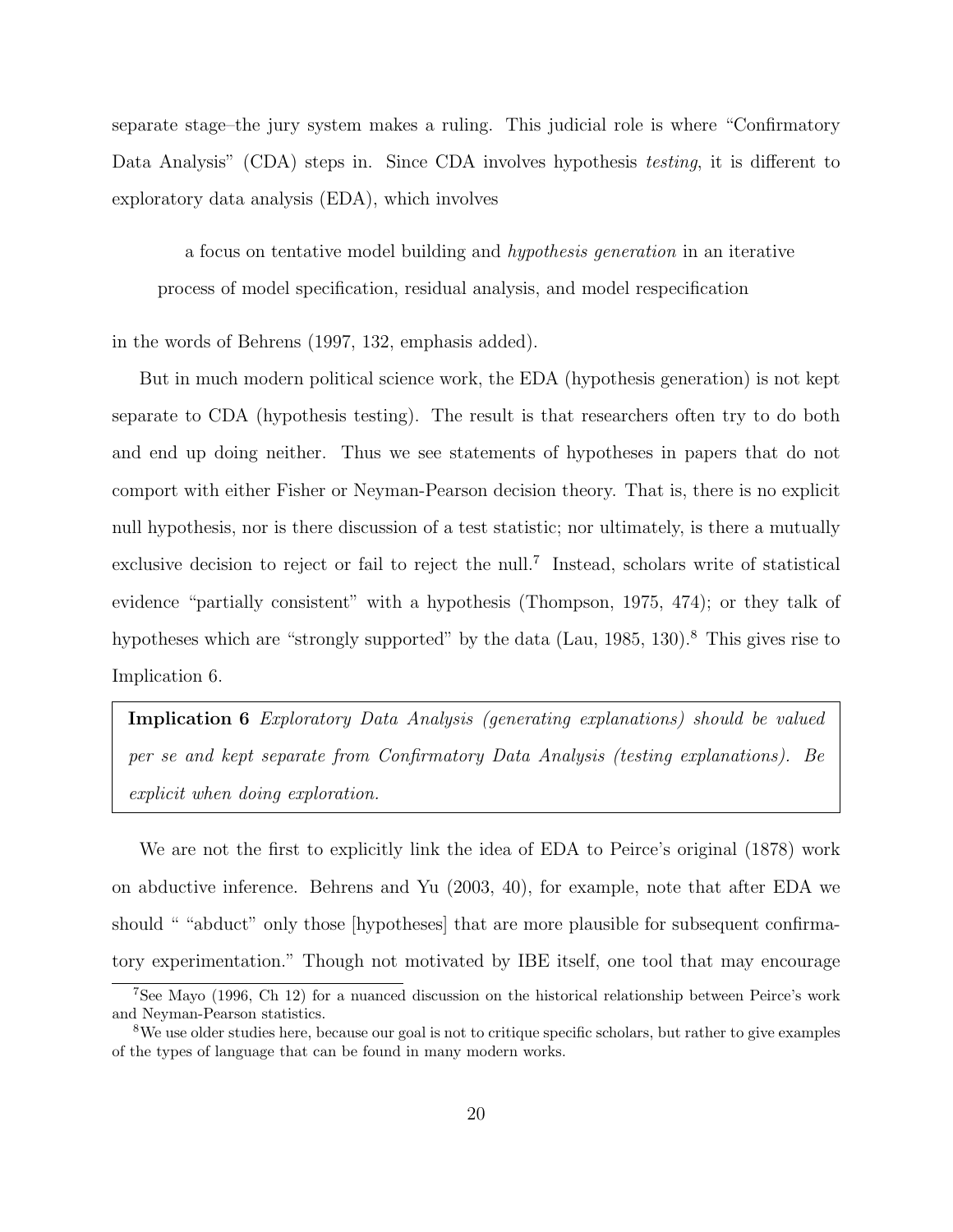such practices is pre-analysis plans; these limit the extent to which researchers can add explanations after performing the (confirmatory) analysis stage (itself coming after the EDA).

By valuing exploration, and encouraging the separation of EDA from CDA, IBE deincentivizes other problematic practices. These include Hypothesizing After the Results are Known (HARKing), defined as "presenting a post hoc hypothesis in the introduction of a research report as if it were an a priori hypothesis" (emphasis added) (Kerr, 1998, 197). The idea is that authors run several (perhaps many) different analyses involving statistical tests, and then write hypotheses consistent with the (strongest) results they find. Given that hypotheses should be first derived from theory, and thus offer a way to test the implications of that theory, that HARKing reverses this basic process is immediately concerning. And indeed, the problems with this kind of interpretative overfitting have become well known. They include specific issues, such as a general tendency for Type-I errors ("false positives") to be presented as findings (Ioannidis, 2005). Related, researchers may overfit in a purely statistical sense by "p-hacking"—trying different model and data specifications in a deliberate attempt to reach a particular level of significance (Simmons, Nelson and Simonsohn, 2011). Or they might do such things less consciously, but ultimately resulting in the same problem of findings that cannot be replicated (Gelman and Loken, 2014).

HARKing occurs because scholars explore the data and then pick a particular explanation to (superficially) "test" via a hypothesis. But under IBE, this subterfuge is pointless. If analysts want to explore data to suggest new explanations, they should just do this without artificially stating hypotheses as if testing a pre-existing theory. And, for all the usual reasons, those explanations should not be tested with the data used to generate them. But that is a separate matter. Second, IBE suggests that description is per se important. In the medical example we gave above, the physician needed symptom data to make a diagnosis. So, anything that devalues "mere" description—and the incentives behind HARKing certainly do—is anathematic to IBE and the scientific approach that embodies.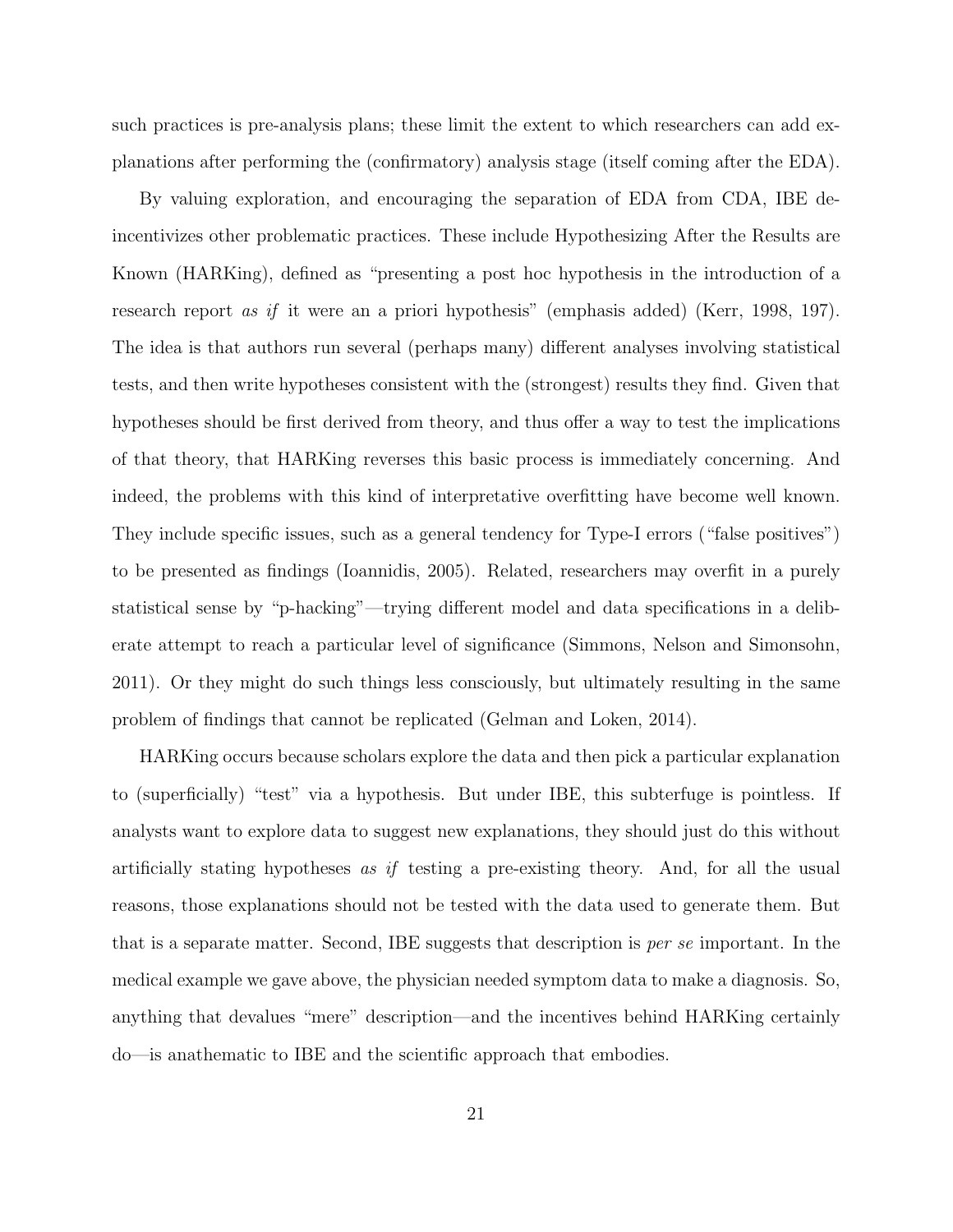A special case of these problems—and a solution that is provided by a proper consideration of IBE—is presented by much "text as data" work. There, scholars will use unsupervised techniques—including topic models (Quinn et al., 2010; Roberts et al., 2014, e.g.)—designed for summarizing and organizing a corpus. Yet researchers routinely use the output of these models to make statements about the plausibility of various theories. The issue here is not simply about the availability of forking paths arising from decisions one must make in fitting the models (see, e.g., Denny and Spirling, 2018). It is that, fundamentally, unsupervised techniques are primarily methods of discovery which can only be repurposed as tools of measurement with substantial care and validation (Grimmer and Stewart, 2013; Grimmer, Roberts and Stewart, 2022). The danger is what we term "PEACHing": [P]resenting [E]xplorations [A]s [C]onfirmable [H]ypotheses. This is, in a sense, the opposite of HARKing. In HARKing, techniques (like regression) that allow for hypothesis tests are used to assess a large number of possible hypotheses, and those with suitable p-values presented as if a priori theorized. In PEACHing, techniques that do not naturally facilitate hypotheses tests are used to suggest hypotheses that cannot be "tested" at all, at least on that data and with that approach (though see, e.g., Egami et al., 2018, on testing with an explicit heldout sample). What IBE makes clear is that these approaches can be used to help suggest new explanations, but the role of explanation generation must be carefully separated from the testing of those explanations. These insights yield Implication 7.

Implication 7 Post hoc hypotheses do not provide the same inferential value because the explanation is built to fit the available facts and thus cannot be effectively distinguished from other explanations with that same set of facts. Do not engage in HARKing or PEACHing.

An additional interesting consequence of valuing exploration is that it recasts some supposed contrasts between quantitative and qualitative methods. In that literature, there have been considerable recent efforts to use mixed methods for inference (e.g. Glynn and Quinn,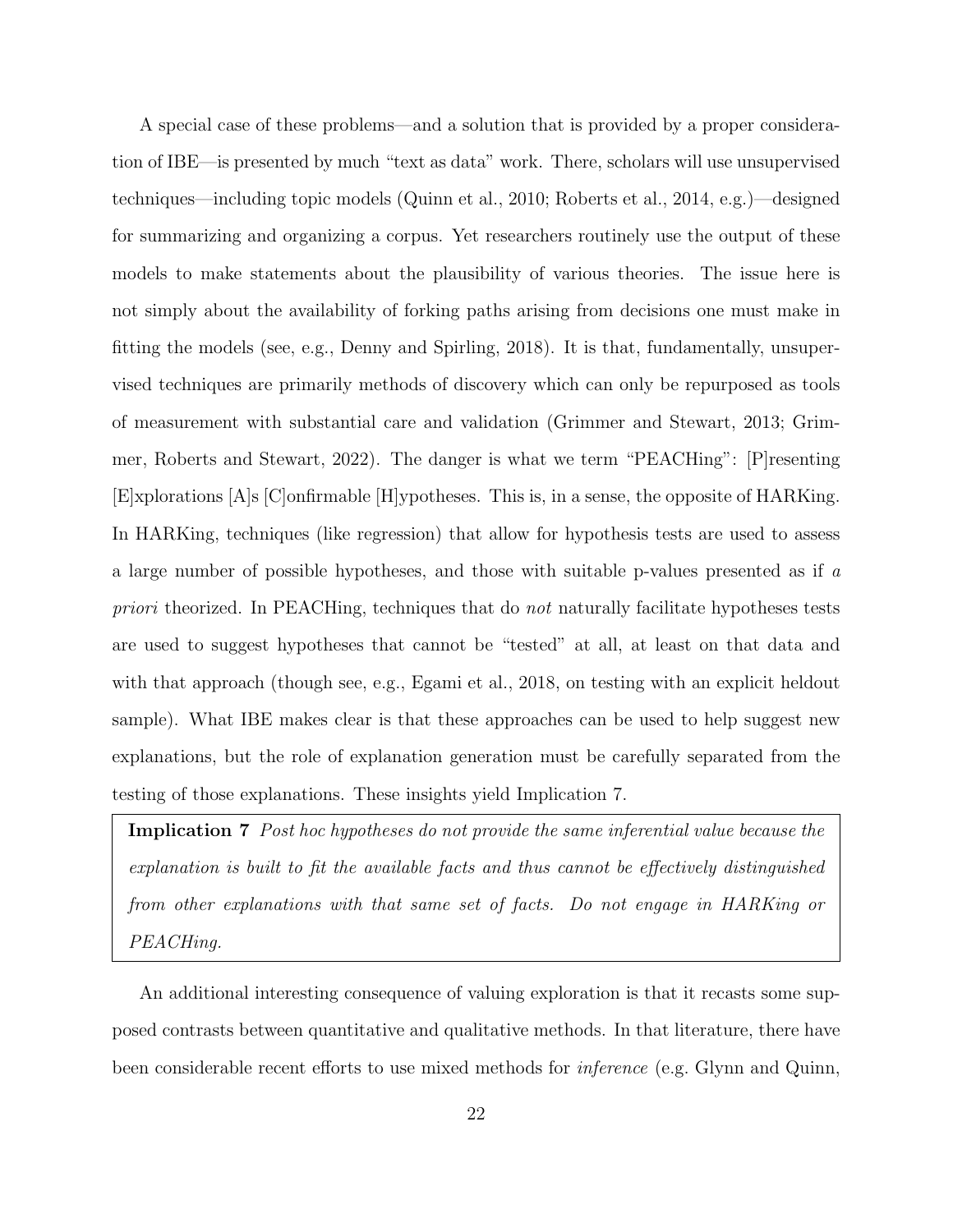2011; Humphreys and Jacobs, 2015). Such attempts are not uncontroversial, in the sense that some scholars of quantitative (e.g. Beck, 2006) and qualitative (e.g. Collier, Brady and Seawright, 2004) approaches argue those techniques can and should be used for fundamentally different purposes. But from an IBE perspective, where the goal might be to generate new explanations, it is not clear that a distinction between "within-case" rather than "between-case" variation makes much difference for the problem at hand. That is, even if one asserts that the (causal) inferences possible with different methods vary, it is not obvious that one is obviously preferable to the other for the initial component of abductive inference. Implication 8 makes this point.

Implication 8 Description aids exploration, and this may usefully be quantitative or qualitative in nature. Explicitly acknowledge when generating new explanations.

### 4.4 Open Problems in IBE

As we hinted at above, exactly how one *does* IBE is often unclear (see, e.g., Van Fraassen, 1989). To ameliorate this, some scholars have drawn links between IBE and potentially more rigorous frameworks like Bayesianism (Douven, 2013; Schupbach, 2017; Henderson, 2020). But ambiguity persists. To see why, consider two separate studies that examine the same phenomenon, but come to different conclusions as to that phenomenon's ("best") explanation. This could include, say, culture versus institutions as the cause of some political outcome like the effective number of parties in a system (see e.g. Neto and Cox, 1997). But it would also extend to situations in which some scholars assert a given (say, positive) causal effect of a treatment from data (e.g. Kroenig, 2013), while others find the opposite (negative) effect or no effect at all (e.g. Sechser and Fuhrmann, 2013).

What does IBE have to say about which of these (hypothetical) studies is "better"? To answer this, recall that abductive inference has only two places from which a judgement may proceed. First, in terms of the nature of the *explanations* themselves. But exactly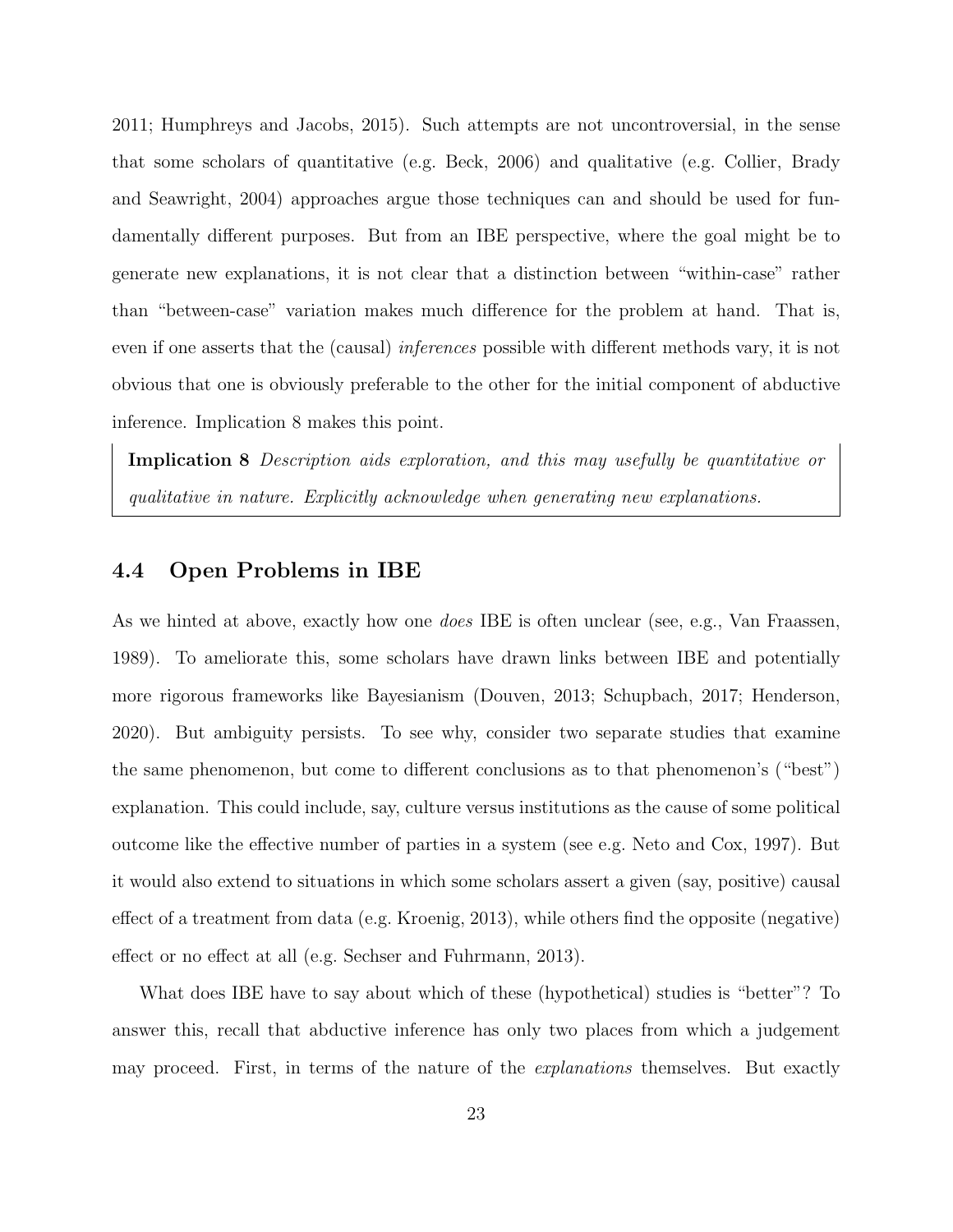what properties are desirable, and how they should be traded off is unclear. For example, parsimony might be preferable for some scholars but not others (relative to, say, generality). Second, studies can differ in the way that they move from data to explanation: that is, for a fixed set of explanations, the purported inference to the "best" one is of higher or lower quality. In practice here, there is presumably some notion of "plausibility" or "credibility" (in the sense of e.g. Angrist and Pischke, 2010). But the requisite standards are not obvious and have not been constant over time.

# 5 Discussion

The credibility revolution has been a "catastrophic success"; it has so profoundly changed the practice of social science, that it has created new problems in its wake. In particular, scholars have claimed that it is crowding out questions, and approaches to those questions, that also deserve attention. Consequently, the argument goes, the discipline is all the poorer. We agree that we see more attention to ensuring claims of causal effects are plausible, but this isn't the full story. Our argument above was that both improving inference and improving explanations have a natural role in political science. A given researcher or research agenda may value one aspect over another, but they are not necessarily in direct competition. Furthermore, the abductive inference mode in which they must both simultaneously exist as crucial elements—known as Inference to the Best Explanation—is both ubiquitous and of long-standing. We argued that this was true of essentially all empirical set ups: from observational regressions where conditional ignorability may or may not be plausible, to randomized lab experiments where it is generally agreed that a treatment effect has been identified.

Understanding that almost all such research is some variant of IBE allows for a common framework of discussion across the discipline. But it does more than that. By clarifying the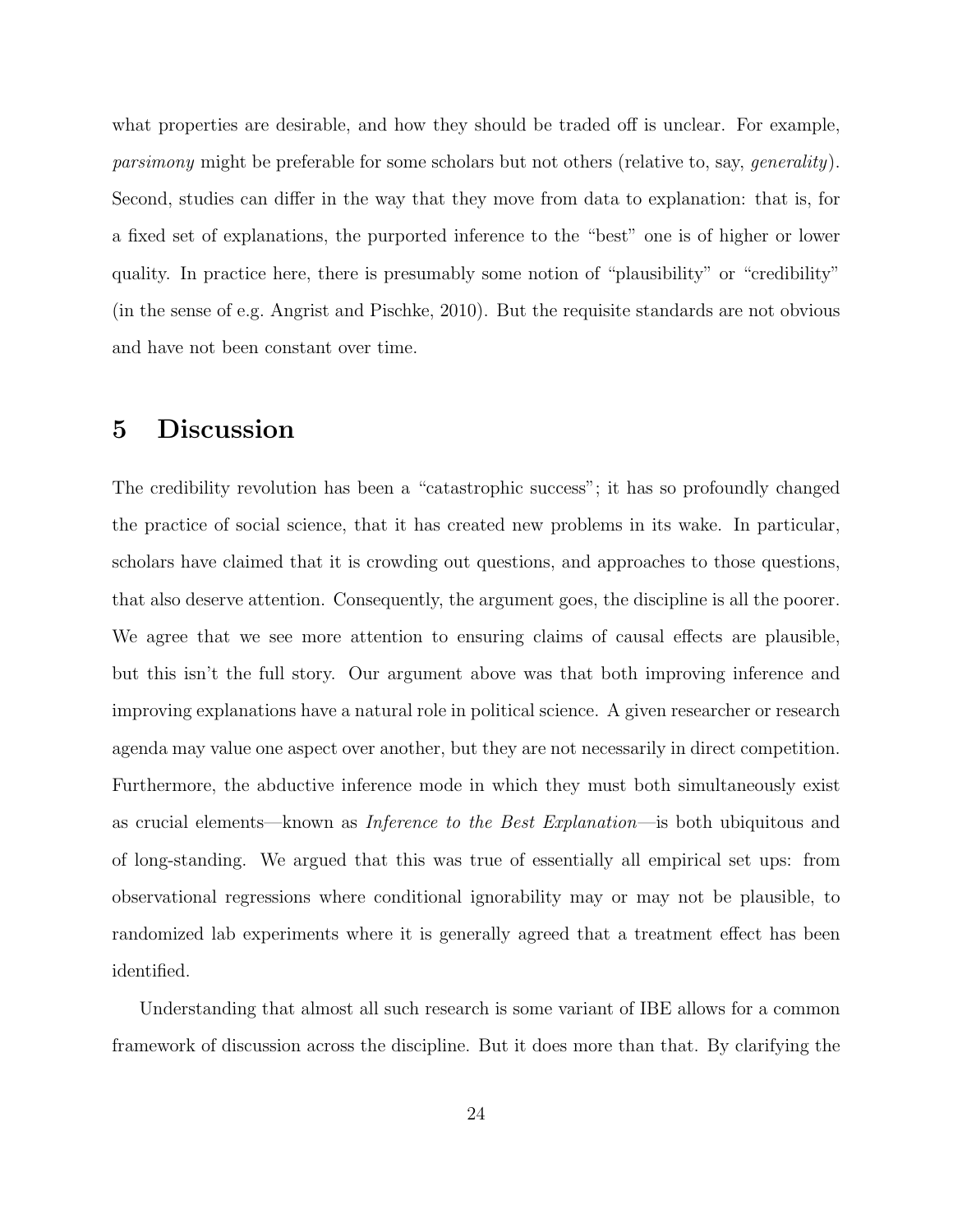importance of explanations—their development and their plausibility—IBE ameliorates a series of debates in political science. We argued that if explanation matters, then exploring and describing data becomes per se valuable. And if that is true, there is no reason to misrepresent ('causal') hypotheses as if they occurred to the reader after running the relevant regression: the incentive to "p-hack", or to hide null results away, is reduced. More generally, we argued that recognizing the centrality of IBE means avoiding unhelpful and uncharitable comments about whether a given research question is "big" or "small"—and thus worthy of answering (or not), and with different degrees of precision. Our position is that these arguments are in fact mostly displays of researchers' preferences—over what they value in terms of the components of the IBE framework. If these preferences are made explicit, progress is more likely.

In short then, the answer to "what good is a regression?" depends on what you want from it. There are reasonable answers that arise from the same philosophical framework being used (implicitly) by those that particularly promote causal inferences. This does not mean anything goes. Just as an example, IBE for a given problem is not served by including controls that make most sense if the goal was the estimation of a causal effect yet asserting (caveating) that the regression results should not be interpreted causally.

We sought to make the basic point that the fact that a regression coefficient does not have a plausibly causal interpretation—or that it does, but not to the standard required by a given reader—is not, and cannot be, a reason to say that the regression is *per se* unhelpful. Given this focus, we have not given a deep philosophical treatment or resolved all issues. This is a problem, because IBE has no immediate solution for many concerns that are required for working across the discipline. For instance, as others have noted, it is not universally clear what makes for a "best" explanation. Nor is it clear how explanations ought to be derived, or how different they need to be from one another in practice. We leave such tasks for future work.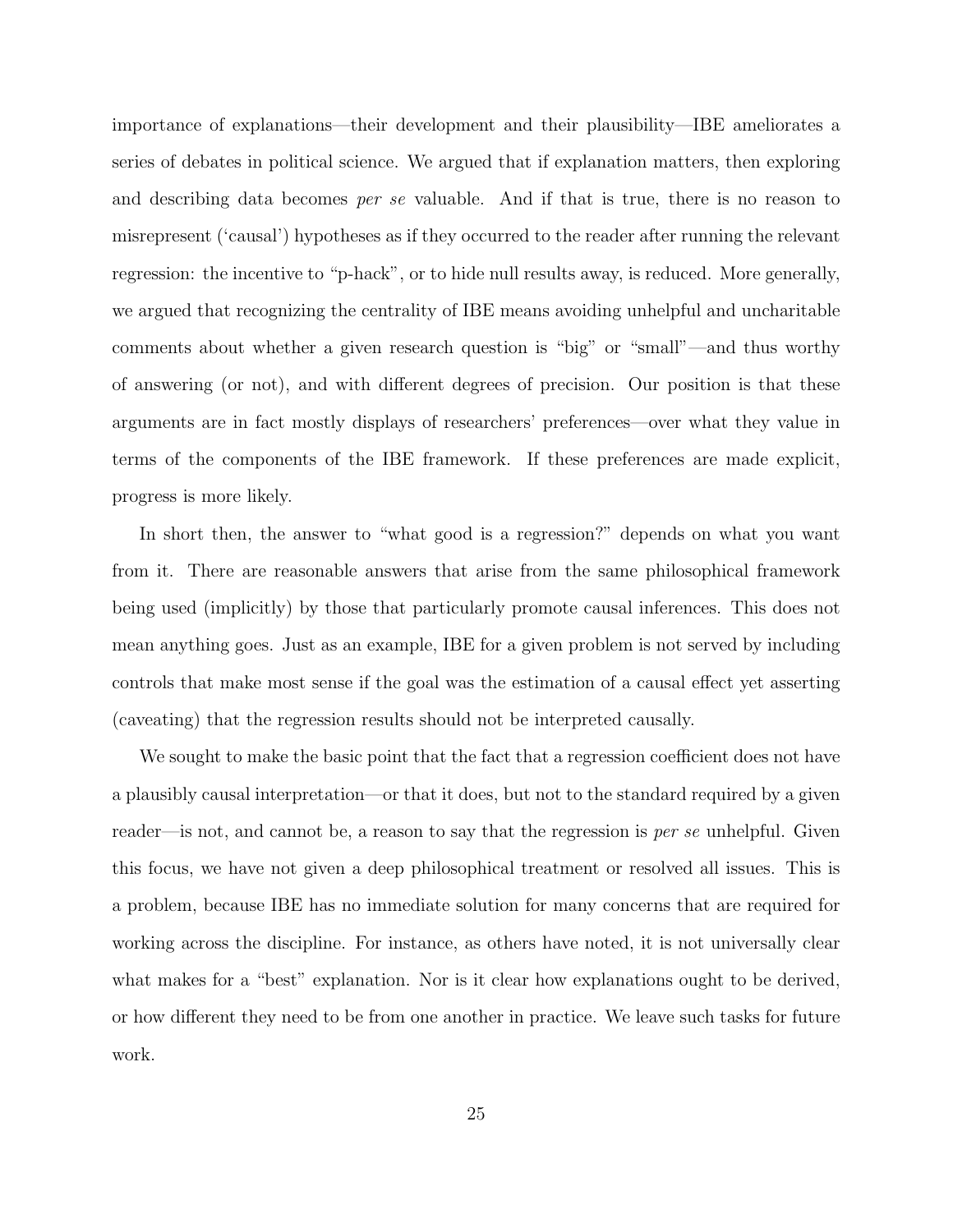# References

- Acemoglu, Daron and James A Robinson. 2001. "A theory of political transitions." American Economic Review 91(4):938–963.
- Acharya, Avidit, Matthew Blackwell and Maya Sen. 2016. "Explaining causal findings without bias: Detecting and assessing direct effects." American Political Science Review 110(3):512–529.
- Achinstein, Peter. 1983. *The nature of explanation*. Oxford University Press on Demand.
- Angrist, Joshua D and Jörn-Steffen Pischke. 2010. "The credibility revolution in empirical economics: How better research design is taking the con out of econometrics." Journal of economic perspectives 24(2):3–30.
- Aronow, Peter M and Benjamin T Miller. 2019. Foundations of agnostic statistics. Cambridge University Press.
- Aronow, Peter M and Cyrus Samii. 2016. "Does regression produce representative estimates of causal effects?" American Journal of Political Science 60(1):250–267.
- Arrow, Kenneth J. 2015. The theory of discrimination. Princeton University Press.
- Ashworth, Scott, Christopher R Berry and Ethan Bueno de Mesquita. 2021. Theory and Credibility: Integrating Theoretical and Empirical Social Science. Princeton University Press.
- Barnes, Eric. 1995. "Inference to the loveliest explanation." Synthese pp. 251–277.
- Beck, Nathaniel. 2006. "Is causal-process observation an oxymoron?" Political Analysis 14(3):347–352.
- Becker, Gary S. 1957. *The economics of discrimination*. University of Chicago press.
- Behrens, John T. 1997. "Principles and procedures of exploratory data analysis." *Psycho*logical Methods 2(2):131.
- Behrens, John T and Chong-ho Yu. 2003. "Exploratory data analysis." *Handbook of psy*chology 2:33–64.
- Bertrand, Marianne and Sendhil Mullainathan. 2004. "Are Emily and Greg more employable than Lakisha and Jamal? A field experiment on labor market discrimination." American economic review 94(4):991–1013.
- Binder, Sarah. 2020. "How we (should?) study Congress and history." Public Choice 185(3):415–427.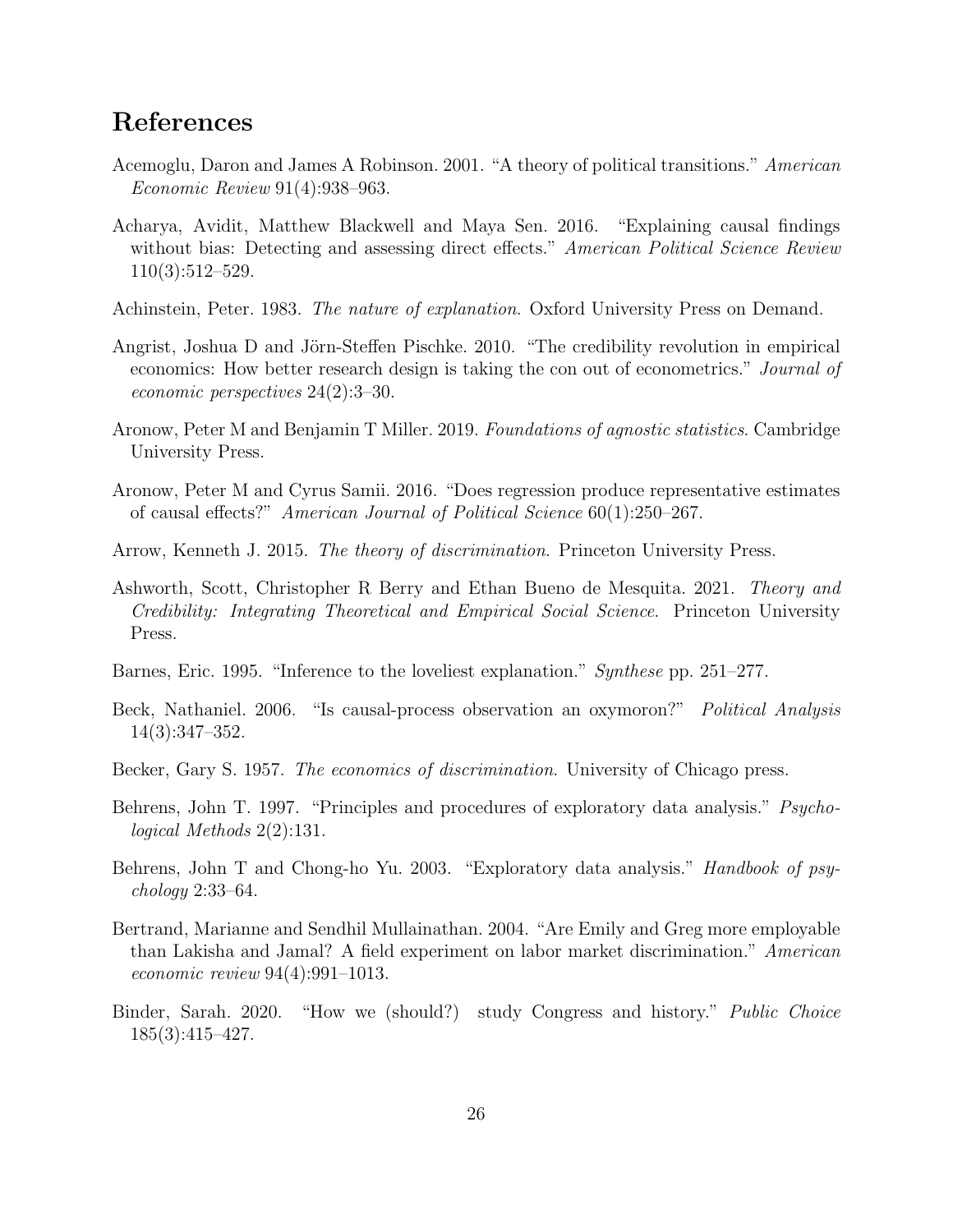- Blackwell, Matthew. 2014. "A selection bias approach to sensitivity analysis for causal effects." Political Analysis 22(2):169–182.
- Boix, Carles and Susan C Stokes. 2003. "Endogenous democratization." World politics 55(4):517–549.
- Boyd, Richard N. 1984. 3. The Current Status of Scientific Realism. In Scientific realism. University of California Press pp. 41–82.
- Cinelli, Carlos and Chad Hazlett. 2020. "Making sense of sensitivity: Extending omitted variable bias." Journal of the Royal Statistical Society: Series B (Statistical Methodology) 82(1):39–67.
- Clark, William Roberts and Matt Golder. 2015. "Big data, causal inference, and formal theory: Contradictory trends in political science?: Introduction." *PS: Political Science*  $\mathcal{B}$ Politics 48(1):65–70.
- Clarke, Kevin A and David M Primo. 2012. A model discipline: Political science and the logic of representations. Oxford University Press.
- Collier, David, Henry E Brady and Jason Seawright. 2004. Sources of leverage in causal inference: Toward an alternative view of methodology. In Rethinking social inquiry: Diverse tools, shared standards. Rowman and Littlefield pp. 229–266.
- Cranmer, Skyler J and Bruce A Desmarais. 2017. "What can we learn from predictive modeling?" *Political Analysis* 25(2):145–166.
- Deaton, Angus and Nancy Cartwright. 2018. "Understanding and misunderstanding randomized controlled trials." Social Science & Medicine 210:2–21.
- Denny, Matthew J and Arthur Spirling. 2018. "Text preprocessing for unsupervised learning: Why it matters, when it misleads, and what to do about it." Political Analysis 26(2):168– 189.
- Dickersin, Kay. 1990. "The existence of publication bias and risk factors for its occurrence." Jama 263(10):1385–1389.
- Douven, Igor. 1999. "Inference to the best explanation made coherent." *Philosophy of Science* 66:S424–S435.
- Douven, Igor. 2013. "Inference to the best explanation, Dutch books, and inaccuracy minimisation." The Philosophical Quarterly 63(252):428–444.
- Douven, Igor. 2021. Abduction. In The Stanford Encyclopedia of Philosophy, ed. Edward N. Zalta. Summer 2021 ed. Metaphysics Research Lab, Stanford University.
- Dowding, Keith. 2015. The philosophy and methods of political science. Macmillan International Higher Education.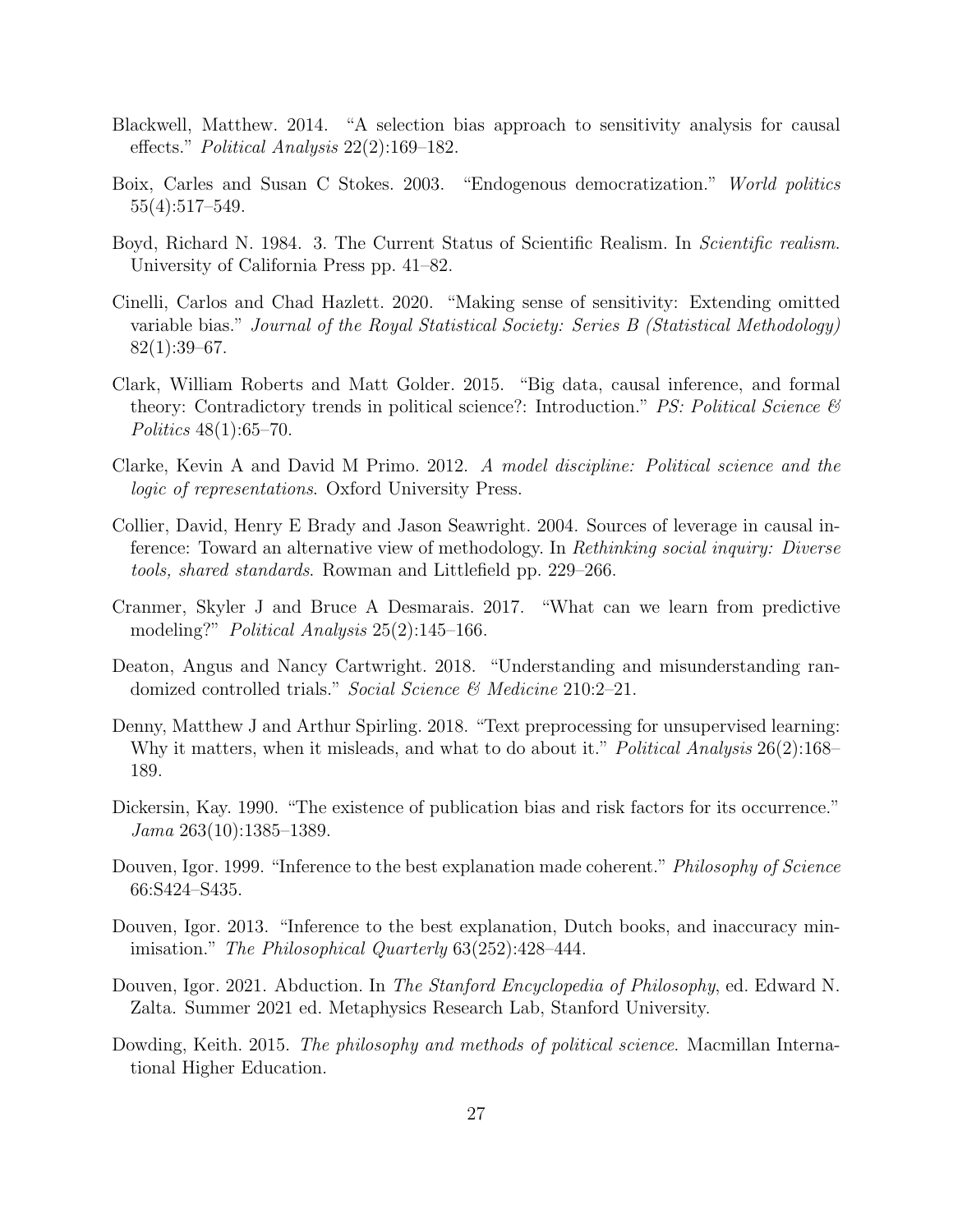- Dowding, Keith and Charles Miller. 2019. "On prediction in political science." European Journal of Political Research 58(3):1001–1018.
- Dreber, Anna, David G Rand, Drew Fudenberg and Martin A Nowak. 2008. "Winners don't punish." Nature 452(7185):348–351.
- Egami, Naoki, Christian J Fong, Justin Grimmer, Margaret E Roberts and Brandon M Stewart. 2018. "How to make causal inferences using texts."  $arXiv$  preprint  $arXiv:1802.02163$ .
- Fearon, James D and David D Laitin. 2003. "Ethnicity, insurgency, and civil war." American political science review 97(1):75–90.
- Franco, Annie, Neil Malhotra and Gabor Simonovits. 2014. "Publication bias in the social sciences: Unlocking the file drawer." Science 345(6203):1502-1505.
- Gelman, Andrew and Eric Loken. 2014. "The statistical crisis in science: data-dependent analysis–a" garden of forking paths"–explains why many statistically significant comparisons don't hold up." American scientist 102(6):460–466.
- Gelman, Andrew and Guido Imbens. 2013. Why ask why? Forward causal inference and reverse causal questions. Technical report National Bureau of Economic Research.
- Gelman, Andrew and Jennifer Hill. 2006. Data analysis using regression and multilevel/hierarchical models. Cambridge university press.
- Gerber, Alan S, Donald P Green, Edward H Kaplan, Ian Shapiro, Rogers M Smith and Tarek Massoud. 2014. "The illusion of learning from observational research." Field experiments and their critics: Essays on the uses and abuses of experimentation in the social sciences pp. 9–32.
- Gerring, John. 2012. "Mere description." *British Journal of Political Science* 42(4):721–746.
- Glynn, Adam N and Kevin M Quinn. 2011. "Why process matters for causal inference." Political Analysis 19(3):273–286.
- Grimmer, Justin and Brandon M Stewart. 2013. "Text as data: The promise and pitfalls of automatic content analysis methods for political texts." Political analysis 21(3):267–297.
- Grimmer, Justin, Margaret E Roberts and Brandon M Stewart. 2022. Text as data: A new framework for machine learning and the social sciences. Princeton University Press.
- Gross, Justin H. 2015. "Testing What Matters (If You Must Test at All): A Context-Driven Approach to Substantive and Statistical Significance." American Journal of Political Science 59(3):775–788.
- Harman, Gilbert H. 1965. "The inference to the best explanation." The philosophical review 74(1):88–95.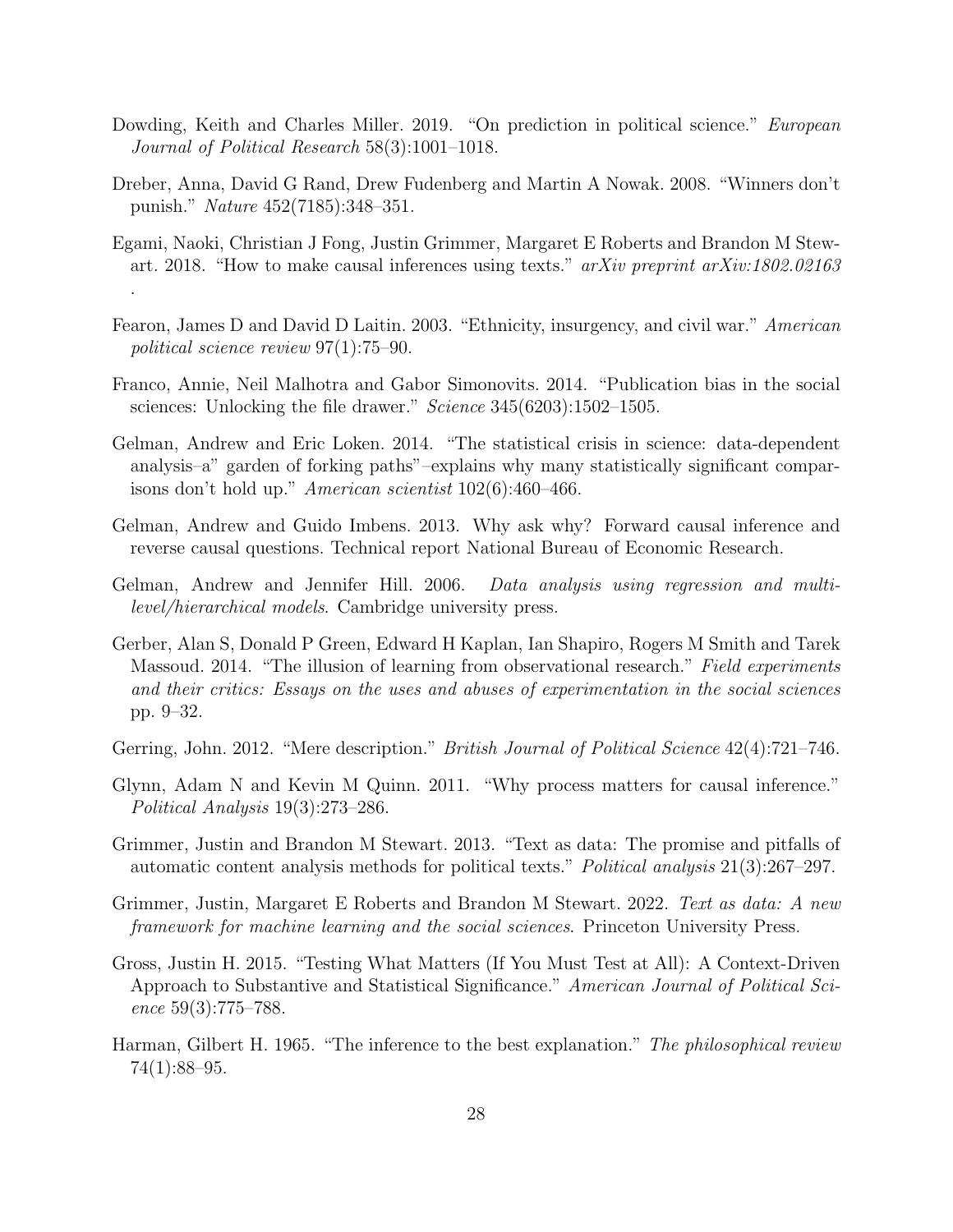- Henderson, Leah. 2020. "Bayesianism and inference to the best explanation." The British Journal for the Philosophy of Science .
- Huber, John. 2013. "Is Theory Getting Lost in the 'Identification Revolution'?" The Money Cage .
- Huber, John D. 2017. Exclusion by elections: inequality, ethnic identity, and democracy. Cambridge University Press.
- Humphreys, Macartan and Alan M Jacobs. 2015. "Mixing methods: A Bayesian approach." American Political Science Review 109(4):653–673.
- Imai, Kosuke and Teppei Yamamoto. 2010. "Causal inference with differential measurement error: Nonparametric identification and sensitivity analysis." American Journal of Political Science 54(2):543–560.
- Ioannidis, John PA. 2005. "Why most published research findings are false." PLoS medicine 2(8):e124.
- Keele, Luke, Randolph T Stevenson and Felix Elwert. 2020. "The causal interpretation of estimated associations in regression models." Political Science Research and Methods  $8(1):1-13.$
- Kerr, Norbert L. 1998. "HARKing: Hypothesizing after the results are known." *Personality* and social psychology review 2(3):196–217.
- King, Gary, Robert O Keohane and Sidney Verba. 1994. Designing social inquiry. Princeton university press.
- Kroenig, Matthew. 2013. "Nuclear superiority and the balance of resolve: Explaining nuclear crisis outcomes." International Organization 67(1):141–171.
- Lau, Richard R. 1985. "Two explanations for negativity effects in political behavior." American journal of political science pp. 119–138.
- Lieberson, Stanley and Joel Horwich. 2008. "Implication analysis: a pragmatic proposal for linking theory and data in the social sciences." Sociological Methodology 38(1):1–50.
- Lipset, Seymour Martin. 1959. "Some social requisites of democracy: Economic development and political legitimacy1." American political science review 53(1):69–105.
- Lipton, Peter. 2003. Inference to the best explanation. Routledge.
- Little, Andrew T and Thomas B Pepinsky. 2021. "Learning from biased research designs." The Journal of Politics 83(2):602–616.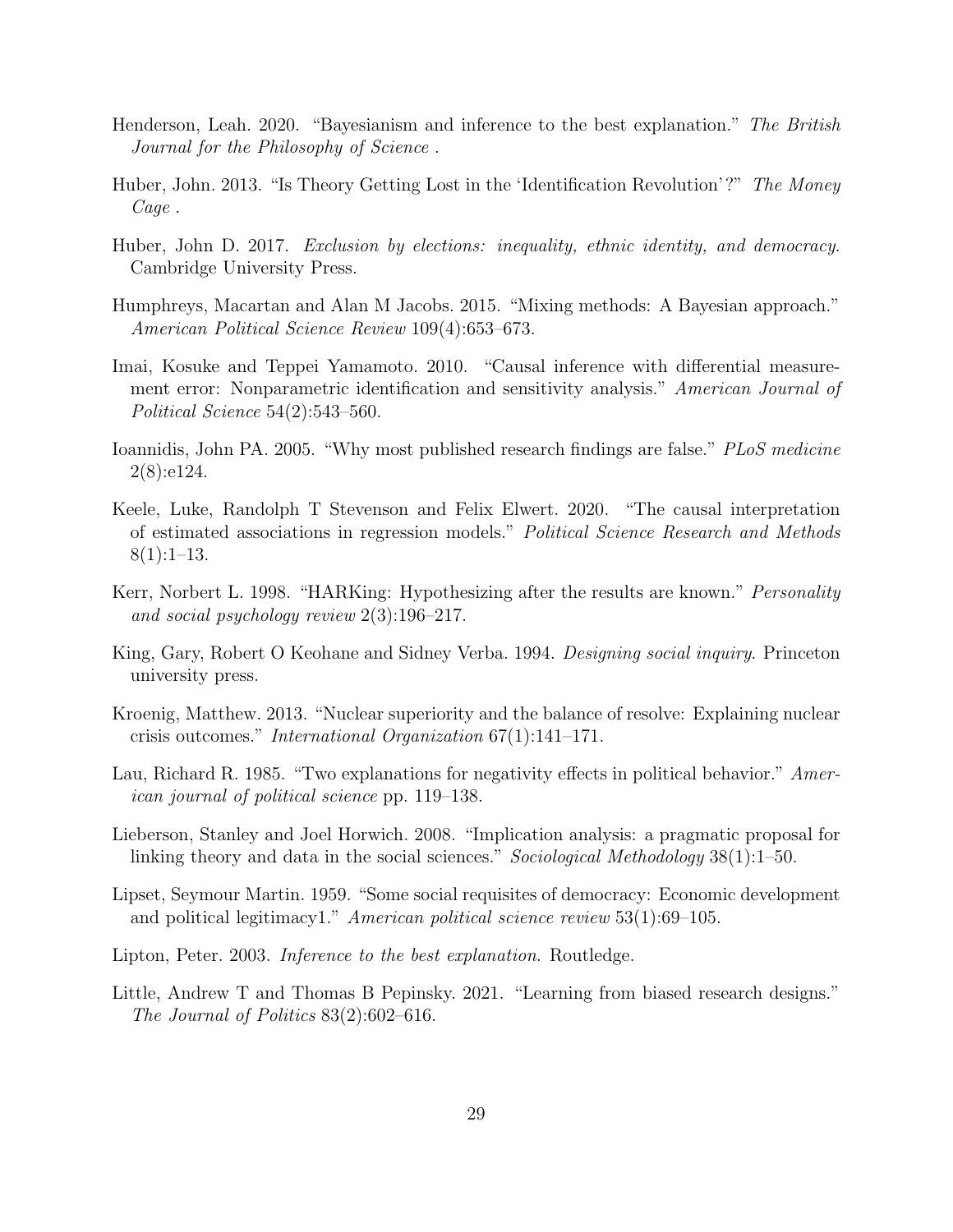- Lundberg, Ian, Rebecca Johnson and Brandon M Stewart. 2021. "What is your estimand? Defining the target quantity connects statistical evidence to theory." American Sociological Review 86(3):532–565.
- Mayo, Deborah G. 1996. Error and the growth of experimental knowledge. University of Chicago Press.
- McDermott, Rose. 2011. "Internal and external validity." *Cambridge handbook of experi*mental political science pp. 27–40.
- McShane, Blakeley B, David Gal, Andrew Gelman, Christian Robert and Jennifer L Tackett. 2019. "Abandon statistical significance." The American Statistician 73(sup1):235–245.
- Montgomery, Jacob M and Santiago Olivella. 2018. "Tree-Based Models for Political Science Data." American Journal of Political Science 62(3):729–744.
- Moore, Barrington et al. 1993. Social origins of dictatorship and democracy: Lord and peasant in the making of the modern world. Vol. 268 Beacon Press.
- Morton, Rebecca B and Kenneth C Williams. 2010. Experimental political science and the study of causality: From nature to the lab. Cambridge University Press.
- Munger, Kevin, Andrew M Guess and Eszter Hargittai. 2021. "Quantitative description of digital media: a modest proposal to disrupt academic publishing." Journal of Quantitative Description  $1(1):1-13$ .
- Neto, Octavio Amorim and Gary W Cox. 1997. "Electoral institutions, cleavage structures, and the number of parties." American Journal of Political Science pp. 149–174.
- Pearl, Judea. 2014. "The deductive approach to causal inference." *Journal of Causal Infer*ence 2(2):115–129.
- Peirce, Charles. 1878. "How to make our ideas clear." Popular Science Monthly 12(Jan):286– 302.
- Przeworski, Adam, R Michael Alvarez, Michael E Alvarez, Jose Antonio Cheibub, Fernando Limongi, Fernando Papaterra Limongi Neto et al. 2000. Democracy and development: Political institutions and well-being in the world, 1950-1990. Cambridge University Press.
- Psillos, Stathis. 2002. Simply the best: A case for abduction. In Computational logic: Logic programming and beyond. Springer pp. 605–625.
- Quinn, Kevin M, Burt L Monroe, Michael Colaresi, Michael H Crespin and Dragomir R Radev. 2010. "How to analyze political attention with minimal assumptions and costs." American Journal of Political Science 54(1):209–228.